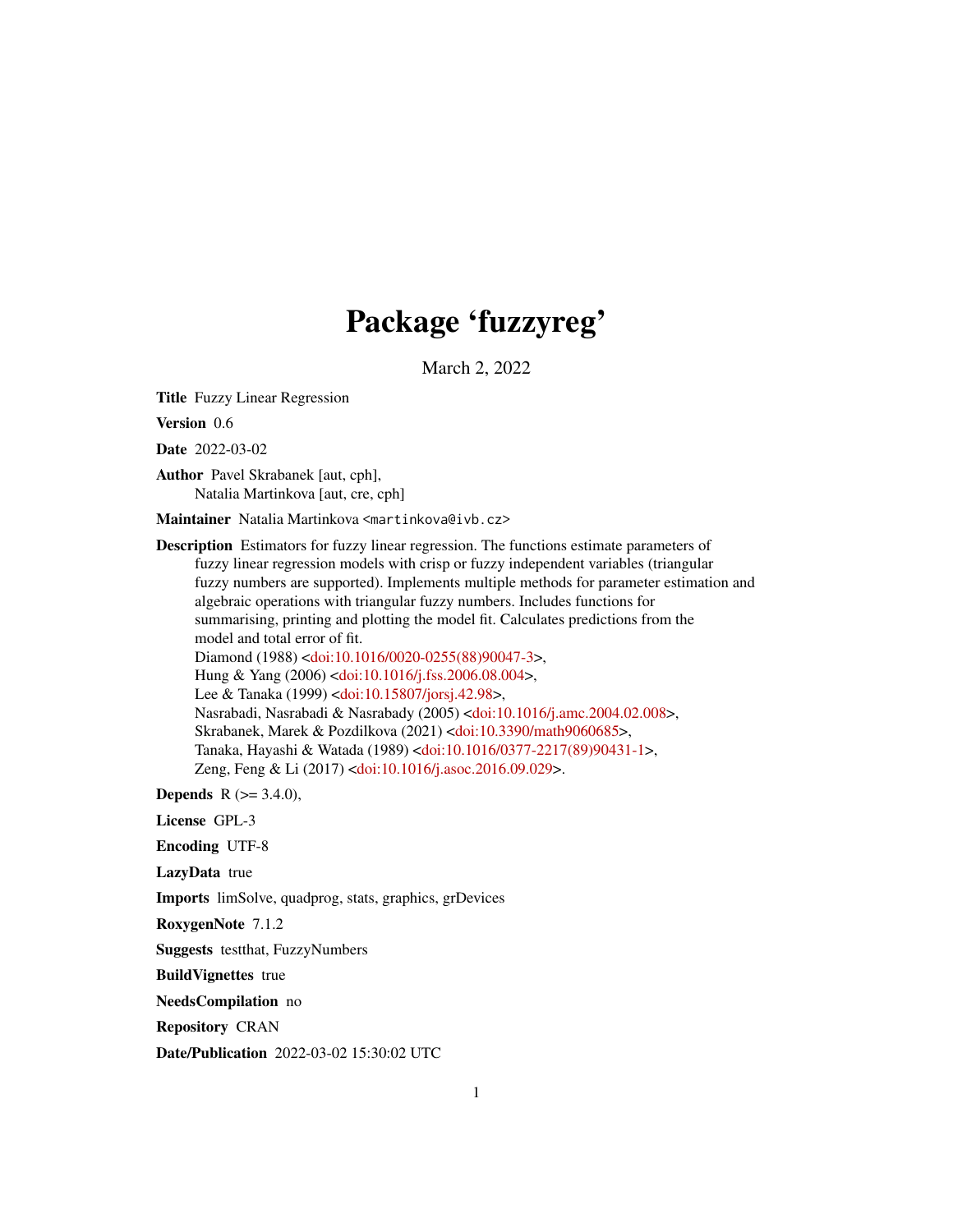## <span id="page-1-0"></span>R topics documented:

|       | $\overline{2}$ |
|-------|----------------|
|       | 3              |
|       | $\overline{4}$ |
|       | -5             |
|       | 5              |
|       | -6             |
|       | -7             |
|       | - 8            |
|       | $\overline{9}$ |
|       |                |
|       |                |
|       |                |
|       |                |
|       |                |
|       |                |
|       |                |
|       |                |
|       |                |
|       |                |
|       |                |
|       |                |
|       |                |
|       |                |
|       |                |
| Index | 24             |

bats *Temperature Data of Hibernating Bats and Climate at Site*

### Description

Body surface temperature of multiple species of hibernating bats and mean annual surface temperature at the hibernation site.

#### Usage

data(bats)

## Format

A data frame with 528 rows and two variables:

MAST numeric Mean annual surface temperature at the site in degrees Celsius

temperature numeric Body surface temperature of hibernating bats in degrees Celsius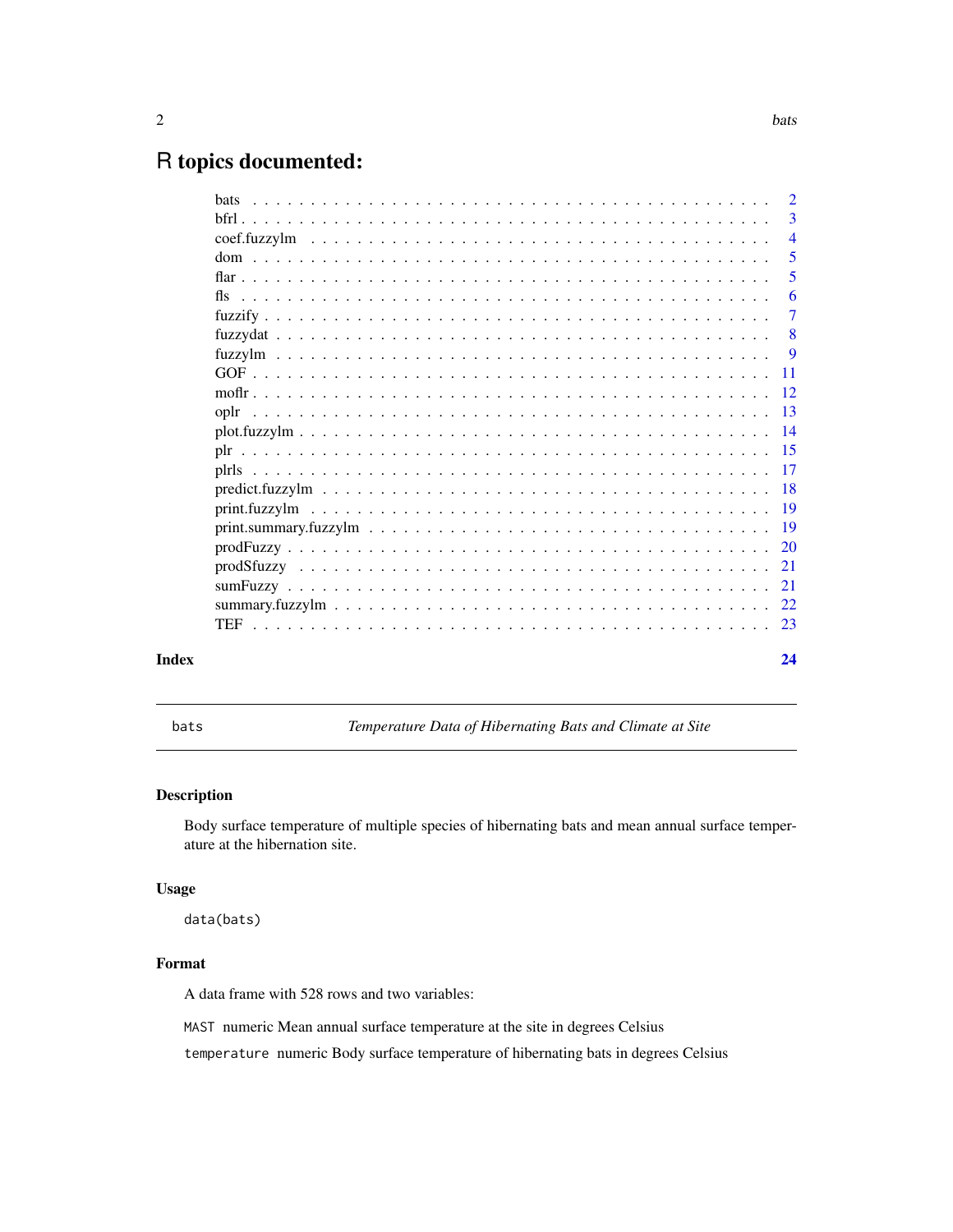# Source

Martinkova, N., Pikula, J., Zukal, J., Kovacova, V., Bandouchova, H., Bartonicka, T., Botvinkin, A.D., Brichta, J., Dundarova, H., Kokurewicz, T., Irwin, N.R., Linhart, P., Orlov, O.L., Piacek, V., Skrabanek, P., Tiunov, M.P. and Zahradnikova, A., Jr. (2018) Hibernation temperature-dependent *Pseudogymnoascus destructans* infection intensity in Palearctic bats. *Virulence* 9: 1734-1750.

Hijmans, R.J., Cameron, S.E., Parra, J.L., Jones, P.G. and Jarvis, A. (2005) Very high resolution interpolated climate surfaces for global land areas. *International Journal of Climatology* 25: 1965- 1978.

#### Examples

```
data(bats)
# remove outlier
dat \le bats[!(bats$MAST \le 0 & bats$temperature > 7), ]
# fuzzy linear regression model as published
fit \le fuzzylm(temperature \sim MAST, data = dat, method = "plrls", h = 0.01, k1 = 5)
plot(fit, res = 30, col = "orange")
```
<span id="page-2-1"></span>

| hfr1 | Fuzzy Linear Regression Using the Boskovitch Fuzzy Regression Line |  |  |  |
|------|--------------------------------------------------------------------|--|--|--|
|      | Method                                                             |  |  |  |

#### Description

The function calculates fuzzy regression coeficients using the Boskovitch fuzzy regression line method (BFRL) developed by Tanaka et al. (1989). Specifically, the min problem is implemented in this function.

#### Usage

 $bf($ x, y $)$ 

#### Arguments

| $\mathsf{x}$ | matrix with two colums, representing one independent variable observations.<br>The first column is related to the intercept, so it consists of ones. Missing values<br>not allowed. |
|--------------|-------------------------------------------------------------------------------------------------------------------------------------------------------------------------------------|
| <b>V</b>     | three column matrix of dependent variable values and the respective spread.<br>Method assumes non-symmetric triangular fuzzy input. Missing values not al-<br>lowed.                |

#### Details

The function input expects the response in form of a non-symmetric fuzzy number and the predictors as crisp numbers. The prediction returns non-symmetric triangular fuzzy number. The intercept is a non-symmetric triangular fuzzy number and the slope is a crisp number that is returned as a triangula fuzzy number with spreads equal to zero.

<span id="page-2-0"></span>bfrl 3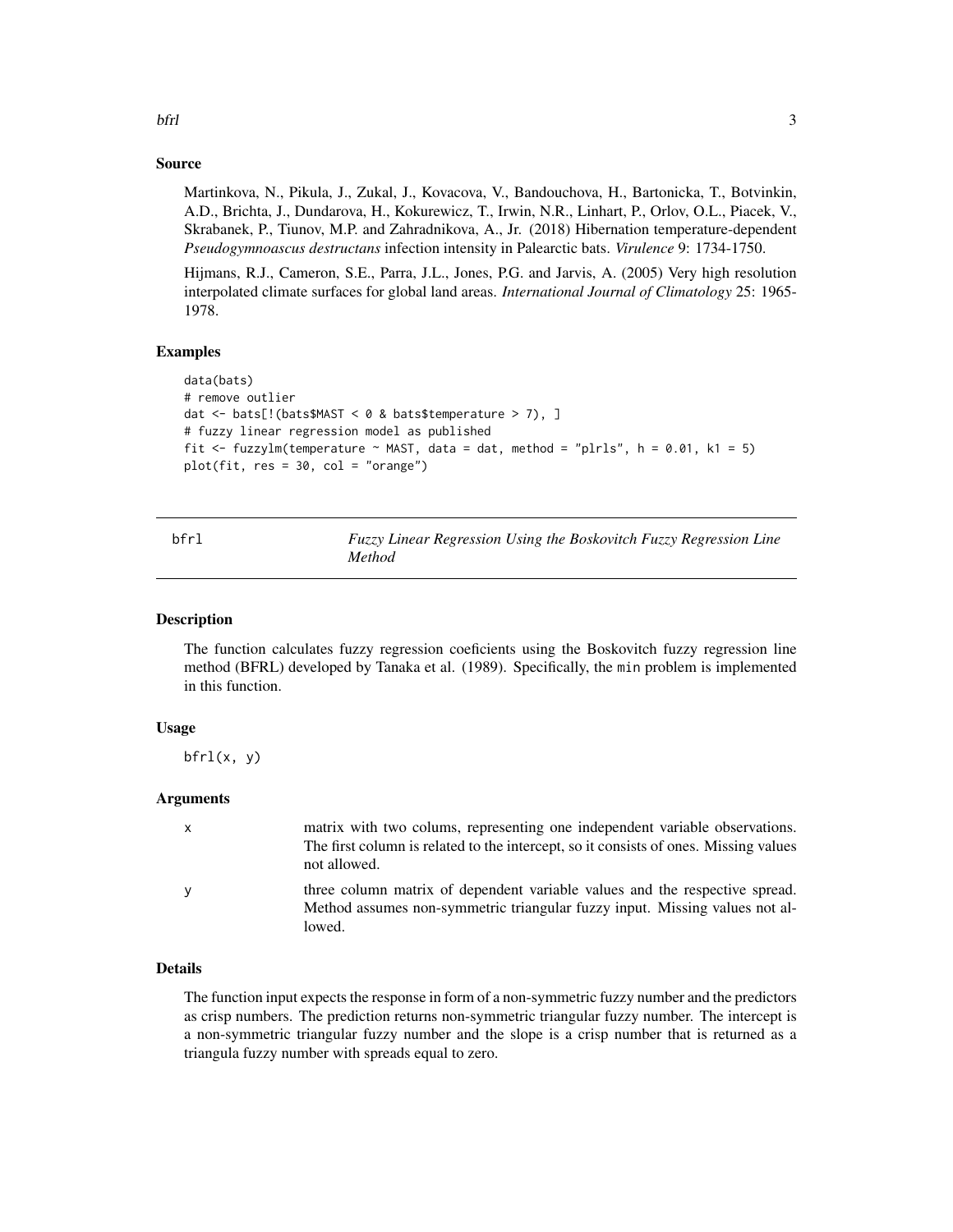#### <span id="page-3-0"></span>Value

Returns a fuzzylm object that includes the model coefficients, limits for data predictions from the model and the input data.

#### Note

Preferred use is through the [fuzzylm](#page-8-1) wrapper function with argument method = "bfrl".

#### References

Skrabanek, P., Marek, J. and Pozdilkova, A. (2021) Boscovich Fuzzy Regression Line. *Mathematics* 9: 685.

#### See Also

[fuzzylm](#page-8-1)

#### Examples

```
data(fuzzydat)
fuzzylm(y ~ x, fuzzydat$tan, "bfrl", , , "yl", "yr")
```
coef.fuzzylm *Extract Model Coefficients from Fuzzy Linear Model*

#### Description

Extracts coefficients of the fuzzy regression model in object fuzzylm.

#### Usage

```
## S3 method for class 'fuzzylm'
coef(object, complete = TRUE, ...)
```
#### Arguments

| object   | a fuzzylm object.              |
|----------|--------------------------------|
| complete | not used for a fuzzylm object. |
| .        | other arguments.               |

#### Value

matrix with coefficients for the central tendency of the model, upper and lower boundary.

#### Note

The function returns real value numbers that define model predictions at  $\mu_{\tilde{y}}(x) = 1$  and  $\mu_{\tilde{y}}(x) > 0$ , not triangular fuzzy numbers. To extract triangular fuzzy number coefficients of the model, use object\$coef.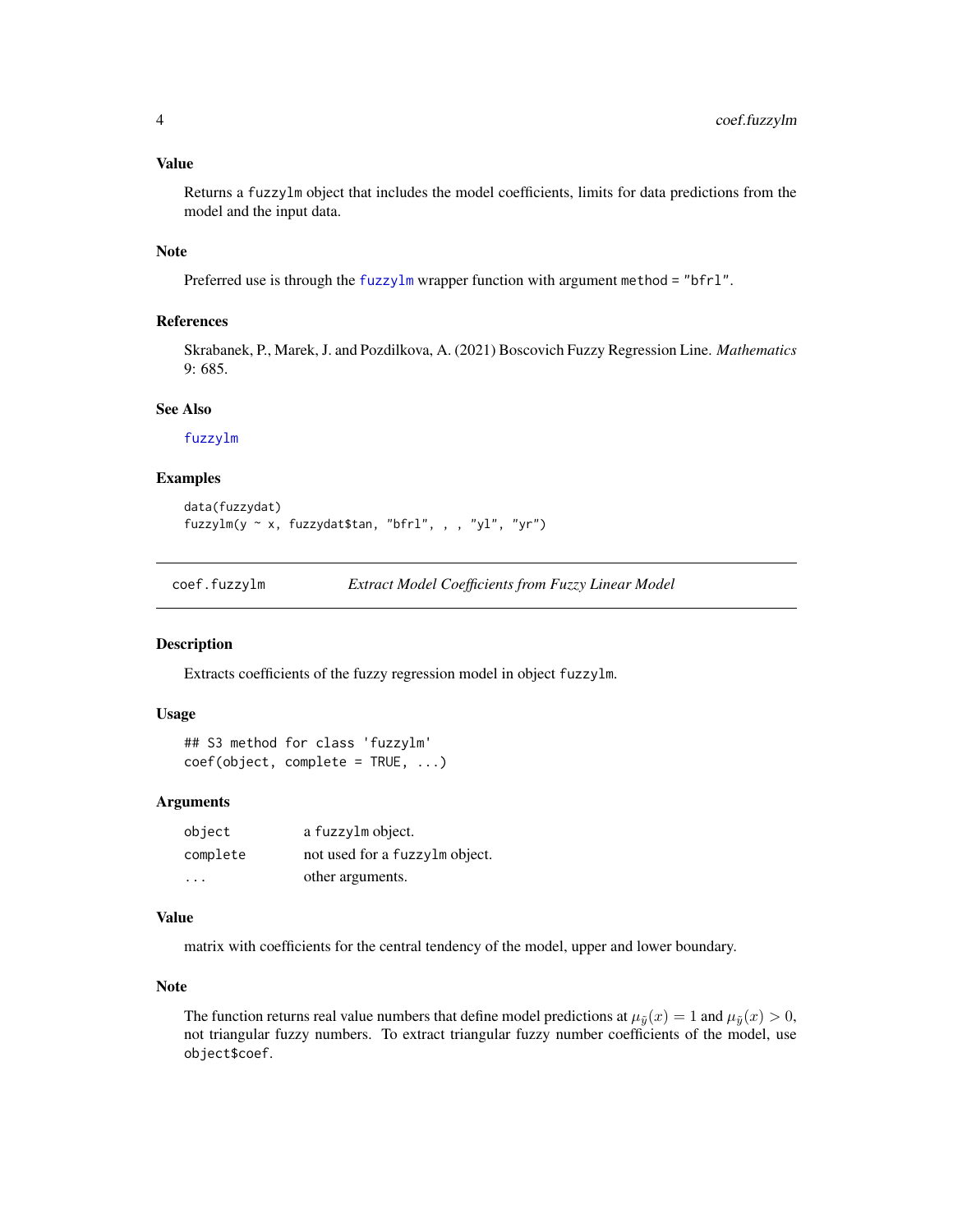<span id="page-4-0"></span>dom 5

#### Examples

```
data(fuzzydat)
f \le fuzzylm(y \sim x, data = fuzzydat$lee)
coef(f)
```
dom *Real Value Degree of Membership to a Triangular Fuzzy Number*

#### Description

Calculates the degree of membership of a real number to a triangular fuzzy number. The fuzzy number is defined by its central value and the left and right spreads.

#### Usage

dom(x, TFN)

#### Arguments

| X          | a numeric vector.             |
|------------|-------------------------------|
| <b>TFN</b> | a numeric vector of length 3. |

#### Value

Returns a numeric in interval [0,1].

#### Examples

```
x \leq - seq(from = 0, to = 2, length.out = 10)
A \leftarrow c(1, 1, 1)dom(x, A)
```
Fuzzy Linear Regression using the Fuzzy Least Absolute Residual *Method*

#### Description

The function calculates fuzzy regression coeficients using the fuzzy least absolute residual (FLAR) method proposed by Zeng et al. (2017) for non-symmetric triangular fuzzy numbers.

#### Usage

flar(x, y)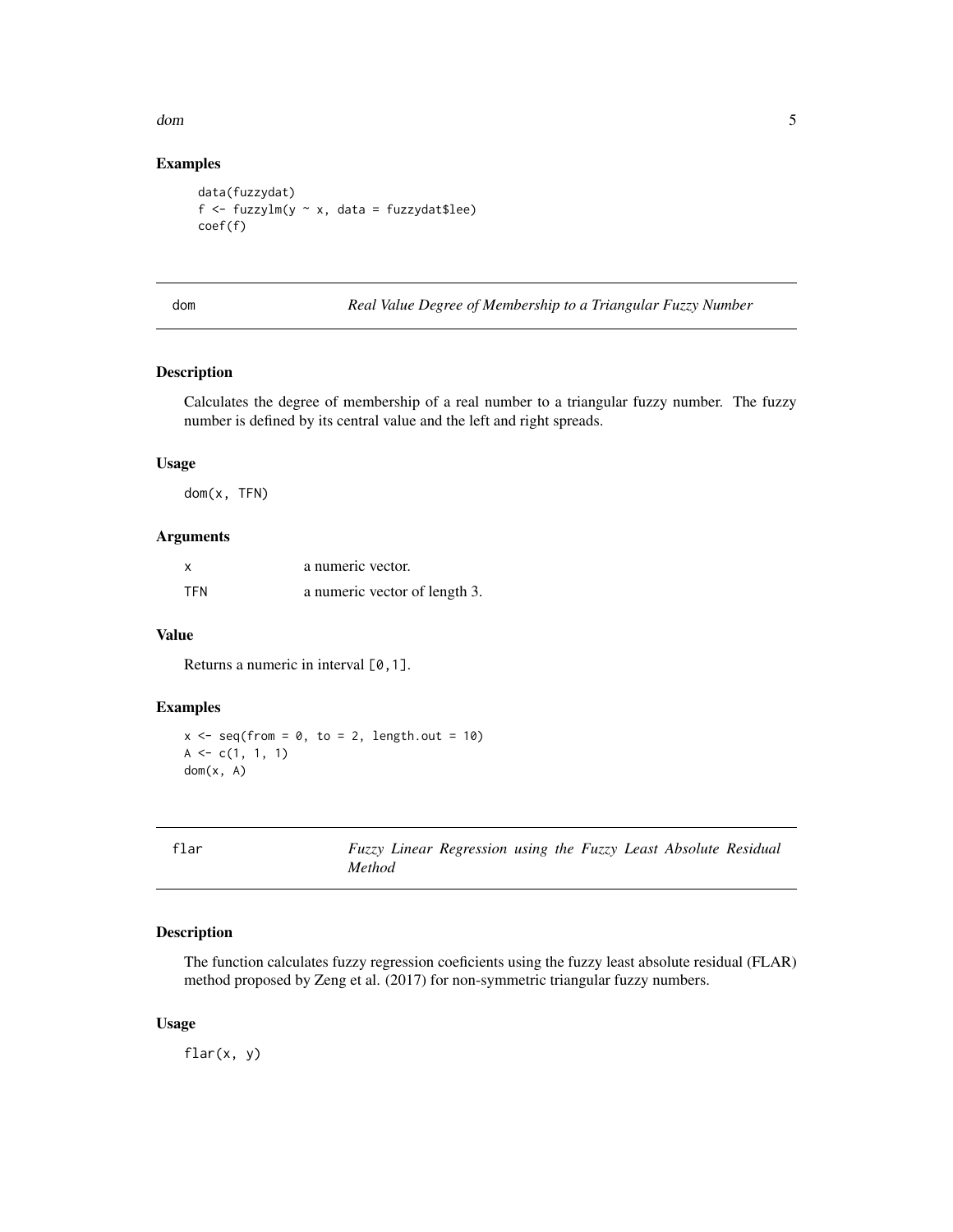#### <span id="page-5-0"></span>**Arguments**

| $\mathsf{x}$ | matrix with the second to last columns representing independent variable ob-<br>servations. The first column is related to the intercept, so it consists of ones.<br>Missing values not allowed.                                                |
|--------------|-------------------------------------------------------------------------------------------------------------------------------------------------------------------------------------------------------------------------------------------------|
| y            | matrix of dependent variable observations. The first column contains the central<br>tendency, the second column the left spread and the third column the right spread<br>of non-symmetric triangular fuzzy numbers. Missing values not allowed. |

#### Details

The FLAR method expects real value input for the explanatory variables, and non-symmetric triangular fuzzy numbers for the response variable. The prediction returns non-symmetric triangular fuzzy numbers.

#### Value

Returns a fuzzylm object that includes the model coefficients, limits for data predictions from the model and the input data.

#### Note

Preferred use is through the [fuzzylm](#page-8-1) wrapper function with argument method = "flar".

#### References

Zeng, W., Feng, Q. and Li, J. (2017) Fuzzy least absolute linear regression. *Applied Soft Computing* 52: 1009-1019.

#### See Also

#### [fuzzylm](#page-8-1)

#### Examples

```
data(fuzzydat)
fuzzylm(y ~ x, fuzzydat$dia, "flar", , , "yl", "yl")
```
<span id="page-5-1"></span>fls *Fuzzy Linear Regression using the Fuzzy Least Squares Method*

#### Description

The function calculates fuzzy regression coeficients using the fuzzy least squares (FLS) method proposed by Diamond (1988) for non-symmetric triangular fuzzy numbers.

#### Usage

 $fls(x, y)$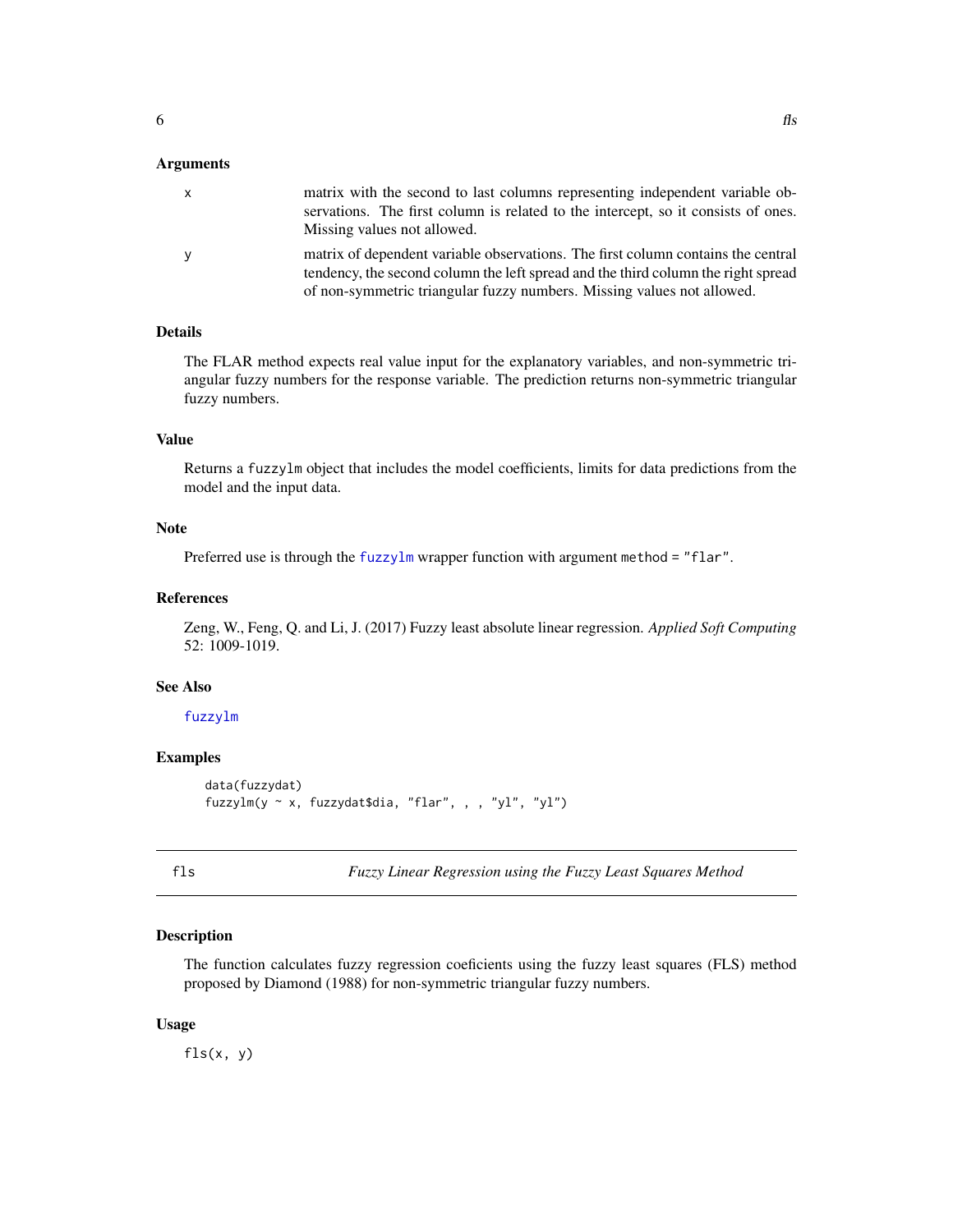#### <span id="page-6-0"></span>fuzzify **7**

#### Arguments

| $\mathsf{X}$ | two column matrix with the second column representing independent variable<br>observations. The first column is related to the intercept, so it consists of ones.<br>Missing values not allowed.                                                |
|--------------|-------------------------------------------------------------------------------------------------------------------------------------------------------------------------------------------------------------------------------------------------|
| <b>V</b>     | matrix of dependent variable observations. The first column contains the central<br>tendency, the second column the left spread and the third column the right spread<br>of non-symmetric triangular fuzzy numbers. Missing values not allowed. |

#### Details

The FLS method for the fuzzy linear regression fits a simple model.

#### Value

Returns a fuzzylm object that includes the model coefficients, limits for data predictions from the model and the input data.

#### Note

Preferred use is through the [fuzzylm](#page-8-1) wrapper function with argument method = "fls".

#### References

Diamond, P. (1988) Fuzzy least squares. *Information Sciences* 46(3): 141-157.

#### See Also

[fuzzylm](#page-8-1)

#### Examples

```
data(fuzzydat)
x <- fuzzydat$dia[, 1, drop = FALSE]
x \leftarrow \text{cbind}(\text{rep}(1, \text{ nrow}(x)), x)y \leftarrow fuzzydat$dia[, c(2,3,3)]
fls(x = x, y = y)
```

```
fuzzify Convert Real Value Numbers to Triangular Fuzzy Numbers
```
#### Description

Uses naive alternative methods to approximate triangular fuzzy numbers from real value number input data.

#### Usage

```
fuzzify(x, y = NULL, method = "mean", err = 0, dimnames = list("x", "y"), ...)
```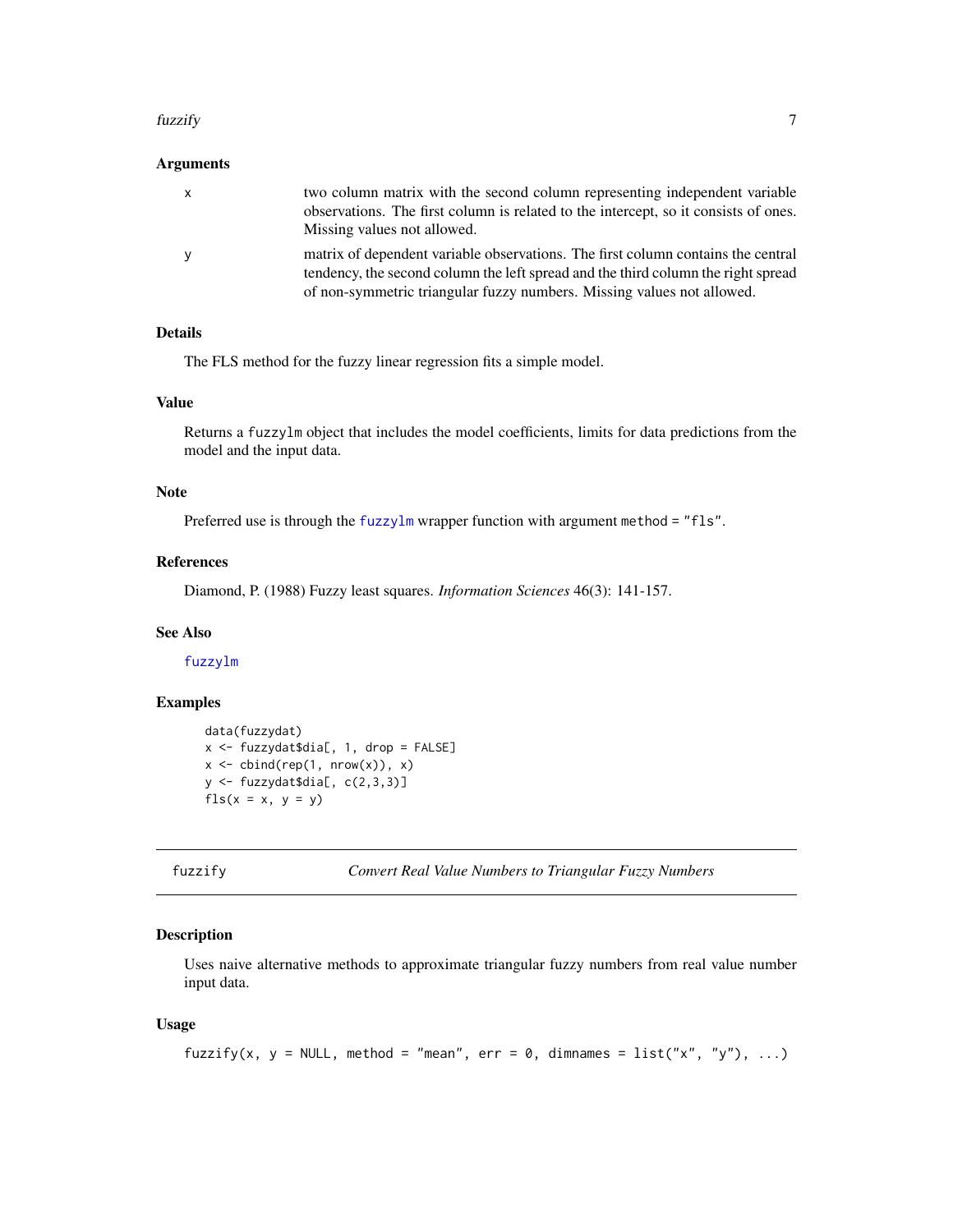#### <span id="page-7-0"></span>Arguments

| $\boldsymbol{\mathsf{x}}$ | numeric vector.                                                 |
|---------------------------|-----------------------------------------------------------------|
|                           | vector that can be coerced to factor (optional).                |
| method                    | character vector specifying the conversion method. See Details. |
| err                       | numeric vector. Error term for the error method.                |
| dimnames                  | list of length 2 giving names of the x and y variables.         |
|                           | additional parameters passed to other functions.                |

#### Details

Converts crisp numbers in x to a triangular fuzzy number (TFN). Optionally, values in y can be used as grouping elements and are coerced to a factor.

Method mean calculates the central value of a TFN as the mean of x given y, and the left and right spreads as standard deviations.

Method median gives the central values as a median and left and right spreads are calculated as distance of the first and third quartile from the median.

Method zero inserts zeros to both spreads.

Method error uses a user-defined numeric value or vector for the spreads. The length of the numeric vector in argument err must be in  $(1, length(x), 2 * length(x)).$ 

#### Value

A data.frame with columns representing the central value, left and right spread of x and the values in y coerrced to a factor. Attempt is made to inherit names from the input data. Methods mean and zero will return symmetric TFNs, whereas methods median and error can return non-symmetric TFNs depending on input data and the data or the values in the err argument.

#### Examples

```
fuzzify(1:5)
fuzzify(1:6, c(1,1,1,2,2,2), method = "err", err = runif(6) * 1e-3)
```
fuzzydat *Data For Fuzzy Linear Regression*

#### **Description**

Example data reported by the authors of the respective fuzzy linear regression methods for testing model fit performance.

#### Usage

data(fuzzydat)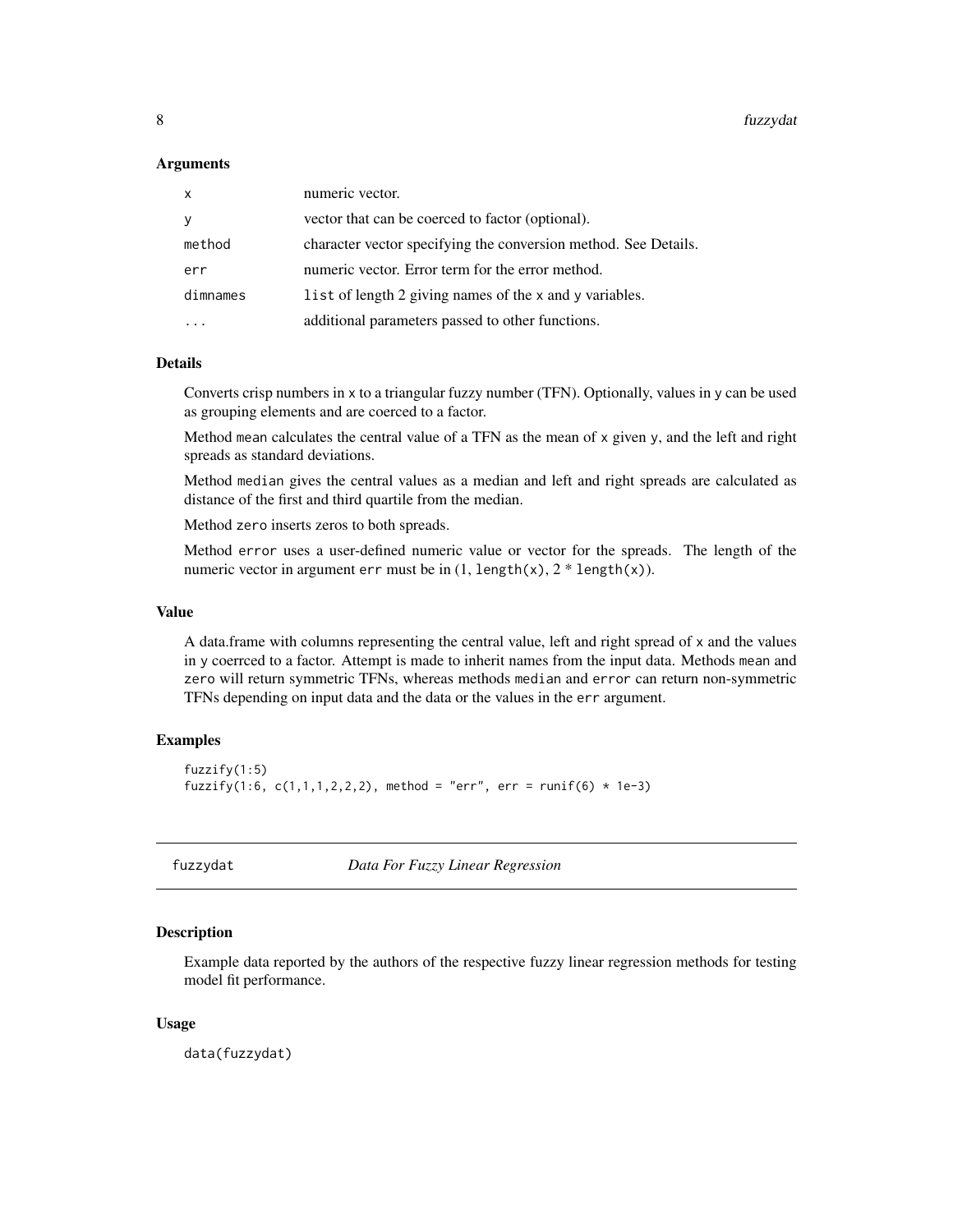#### <span id="page-8-0"></span>fuzzylm 9

#### Format

A list of data.frames.

#### Source

Diamond, P. (1988) Fuzzy least squares. *Information Sciences* 46(3): 141-157.

Hung, W.-L. and Yang, M.-S. (2006) An omission approach for detecting outliers in fuzzy regression models. *Fuzzy Sets and Systems* 157: 3109-3122.

Lee, H. and Tanaka, H. (1999) Fuzzy approximations with non-symmetric fuzzy parameters in fuzzy regression analysis. *Journal of the Operations Research Society Japan* 42: 98-112.

Nasrabadi, M. M., Nasrabadi, E. and Nasrabady, A. R. (2005) Fuzzy linear regression analysis: a multi-objective programming approach. *Applied Mathematics and Computation* 163: 245-251.

Tanaka H., Hayashi I. and Watada J. (1989) Possibilistic linear regression analysis for fuzzy data. *European Journal of Operational Research* 40: 389-396.

#### Examples

```
data(fuzzydat)
fuzzylm(y \sim x, data = fuzzydat$lee)
fuzzylm(y ~ x, data = fuzzydat$dia, method = "fls", fuzzy.left.y = "yl", fuzzy.right.y = "yl")
```
<span id="page-8-1"></span>

| fuzzylm |                                |  |
|---------|--------------------------------|--|
|         |                                |  |
|         | <b>Fuzzy Linear Regression</b> |  |
|         |                                |  |

#### Description

A wrapper function that calculates fuzzy regression coeficients using a chosen method.

#### Usage

```
fuzzylm(
  formula,
  data,
  method = "plrls",fuzzy.left.x = NULL,
  fuzzy.right.x = NULL,fuzzy.left.y = NULL,
  fuzzy.right.y = NULL,silent = FALSE,
  ...
)
```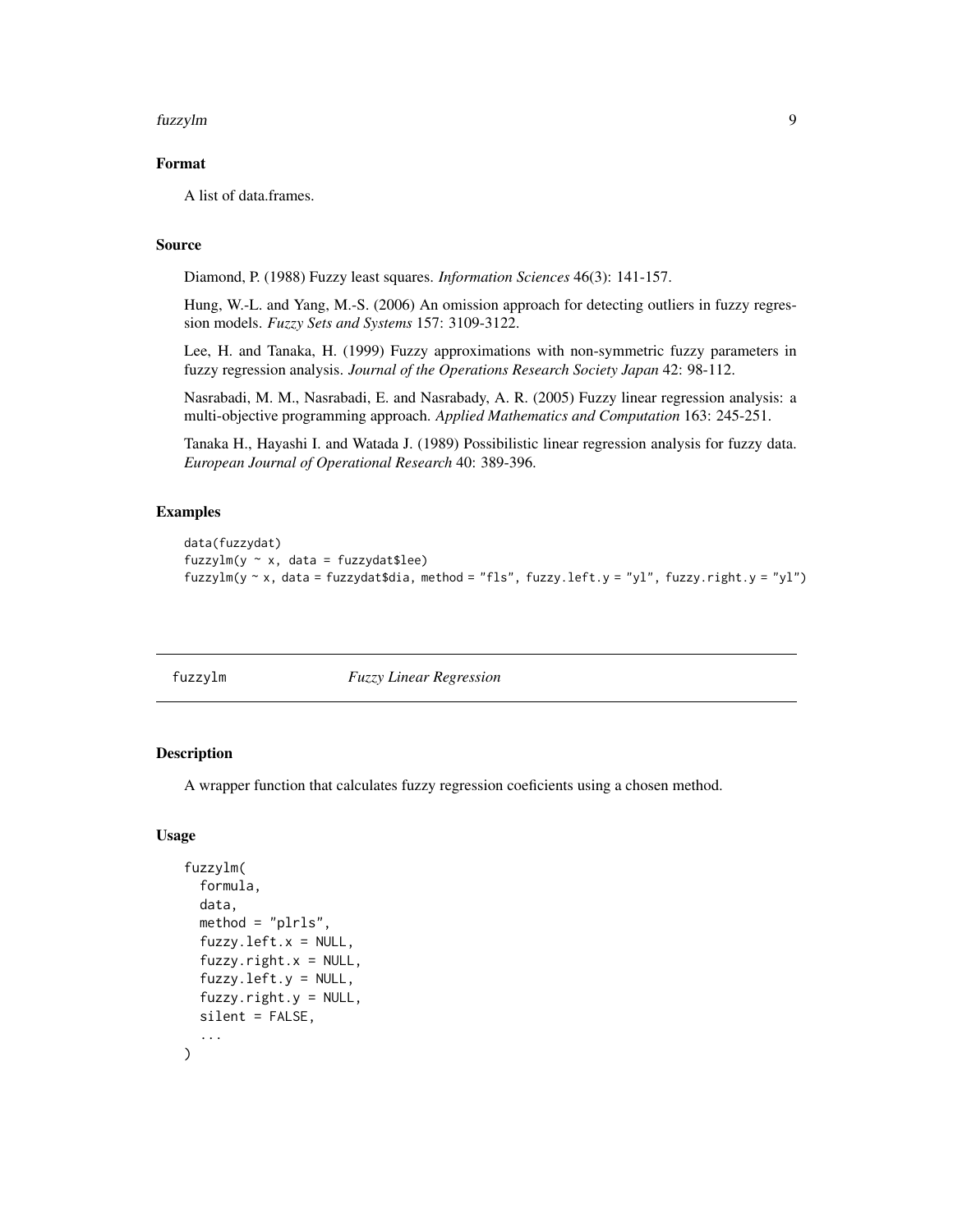#### <span id="page-9-0"></span>Arguments

| formula       | a model formula.                                                                                                                                    |
|---------------|-----------------------------------------------------------------------------------------------------------------------------------------------------|
| data          | a data. frame, containing the variables used in formula.                                                                                            |
| method        | method for fitting of the fuzzy linear model.                                                                                                       |
| fuzzy.left.x  | character string vector specifying column name(s) with the left spread of the<br>fuzzy independent variable(s).                                     |
| fuzzy.right.x | character string vector specifying column name(s) with the right spread of the<br>fuzzy independent variable(s).                                    |
| fuzzy.left.y  | character string vector specifying column name(s) with the left spread of the<br>fuzzy dependent variable.                                          |
| fuzzy.right.y | character string vector specifying column name(s) with the right spread of the<br>fuzzy dependent variable.                                         |
| silent        | logical whether warnings should be printed.                                                                                                         |
| $\cdots$      | additional parameters used by specific methods, check functions moflr, oplr,<br>plr, and plrls for full list of optional method-specific arguments. |

#### Details

The implemented methods include [plrls](#page-16-1) (Lee and Tanaka 1999) and [bfrl](#page-2-1) (Skrabanek et al. 2021) for fitting the fuzzy linear regression from the crisp input data, and [fls](#page-5-1) (Diamond 1988), [oplr](#page-12-1) (Hung and Yang 2006), [moflr](#page-11-1) (Nasrabadi et al. 2005) and [plr](#page-14-1) (Tanaka et al. 1989) methods for triangular fuzzy numbers.

#### Value

Returns a fuzzylm object that includes the model coefficients, limits for data predictions from the model and the input data.

#### References

Diamond, P. (1988) Fuzzy least squares. *Information Sciences* 46(3): 141-157.

Hung, W.-L. and Yang, M.-S. (2006) An omission approach for detecting outliers in fuzzy regression models. *Fuzzy Sets and Systems* 157: 3109-3122.

Lee, H. and Tanaka, H. (1999) Fuzzy approximations with non-symmetric fuzzy parameters in fuzzy regression analysis. *Journal of the Operations Research Society Japan* 42: 98-112.

Nasrabadi, M. M., Nasrabadi, E. and Nasrabady, A. R. (2005) Fuzzy linear regression analysis: a multi-objective programming approach. *Applied Mathematics and Computation* 163: 245-251.

Skrabanek, P., Marek, J. and Pozdilkova, A. (2021) Boscovich Fuzzy Regression Line. *Mathematics* 9: 685.

Tanaka, H., Hayashi, I. and Watada, J. (1989) Possibilistic linear regression analysis for fuzzy data. *European Journal of Operational Research* 40: 389-396.

Zeng, W., Feng, Q. and Li, J. (2017) Fuzzy least absolute linear regression. *Applied Soft Computing* 52: 1009-1019.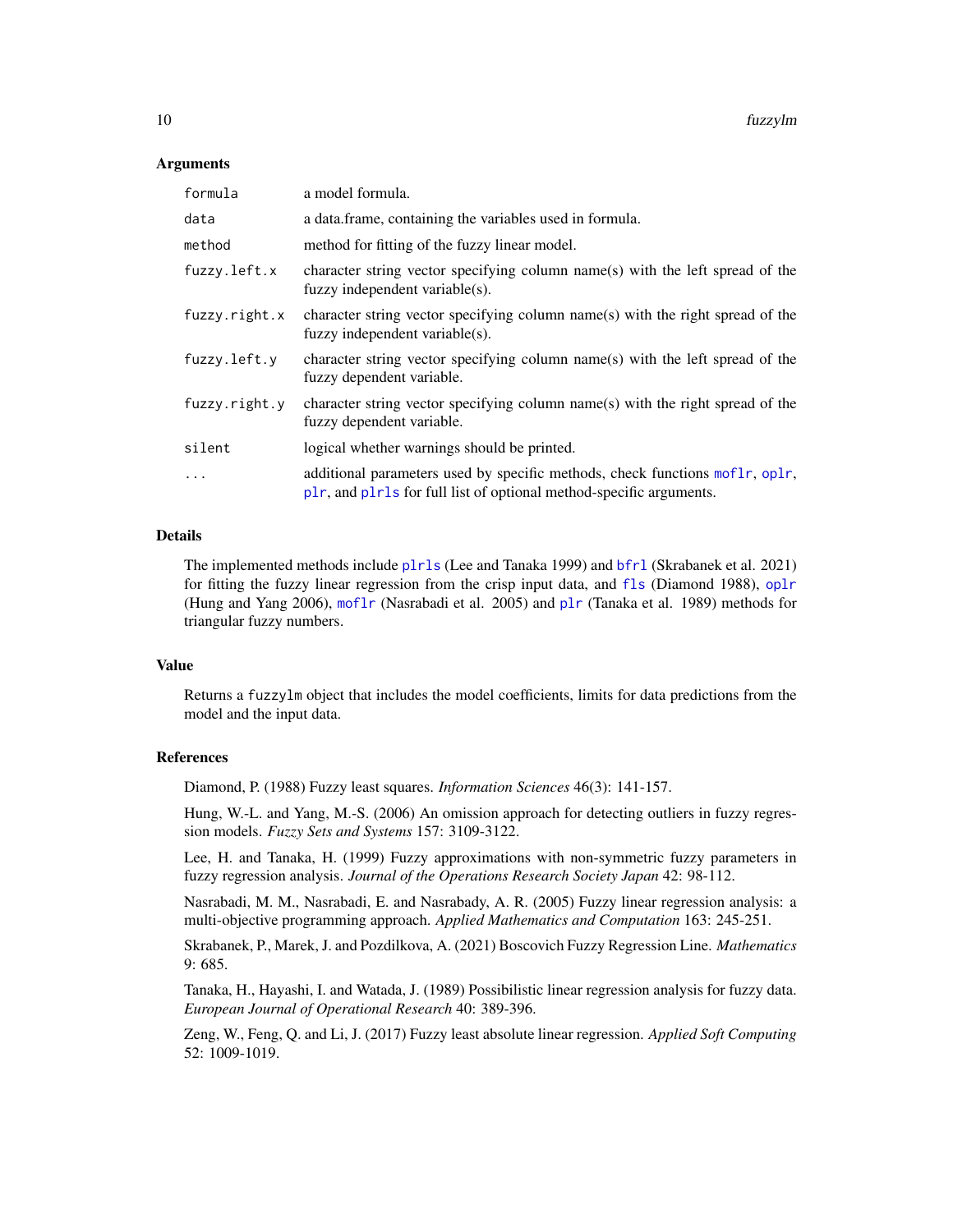#### <span id="page-10-0"></span> $GOF$  11

#### See Also

[plot](#page-13-1), [predict](#page-17-1), [summary](#page-21-1)

#### Examples

```
data(fuzzydat)
fuzzylm(y \sim x, data = fuzzydat$lee, method = "plrls")
## Not run:
# returns an error due to the incorrect number of spreads
fuzzylm(y \sim x, data = fuzzydat$dia, method = "fls", fuzzy.left.y = "yl")
## End(Not run)
# use the same column name for the left and right spread, when the method requests
# non-symmetric fuzzy numbers, but the data specify symmetric fuzzy numbers
fuzzylm(y \sim x, data = fuzzydat$dia, method = "fls", fuzzy.left.y = "yl", fuzzy.right.y = "yl")
```
<span id="page-10-1"></span>GOF *Goodness of Fit of Fuzzy Regression Model*

#### Description

Calculates mean error rate based on Diamond's distance of two variables representing triangular fuzzy numbers, where one is the response variable and the other is the prediction from a fuzzy regression model.

#### Usage

GOF(object, sc = 1e-06)

#### Arguments

| object    | a fuzzylm object.                                                             |
|-----------|-------------------------------------------------------------------------------|
| <b>SC</b> | scaling constant used for numerical stability when spreads are equal to zero. |

#### Details

The Diamond's distance of two triangular fuzzy numbers is sum of squared differences of the core and both support values of the fuzzy numbers.

#### Value

A numeric.

#### References

Diamond P. (1988) Fuzzy least squares. *Information Sciences* 46(3): 141-157.

Wang N., Zhang W.-X., Mei C.-L. (2007) Fuzzy nonparametric regression based on local linear smoothing technique. *Information Sciences* 177: 3882-3900.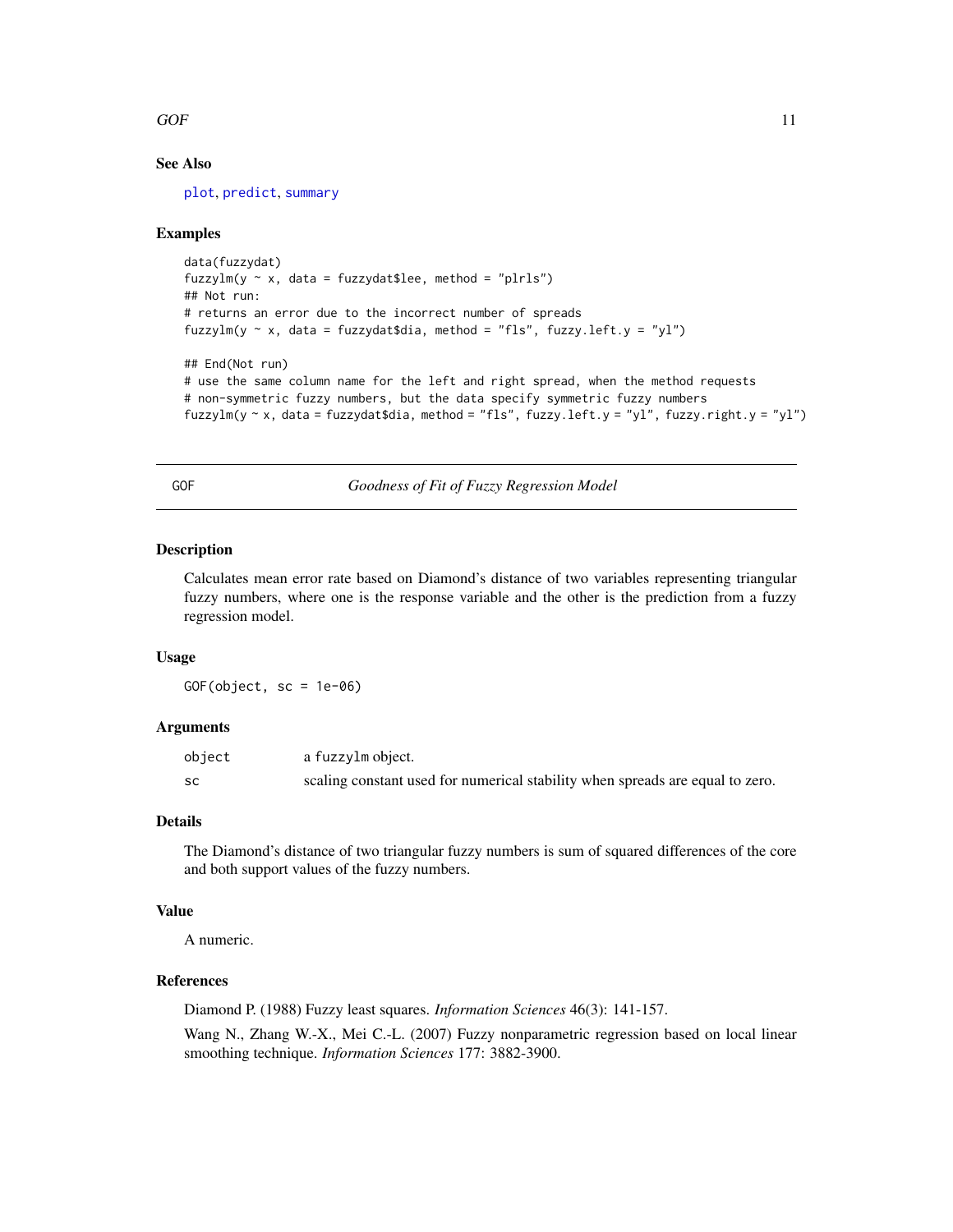#### See Also

[fuzzylm](#page-8-1)

#### Examples

```
data(bats)
f <- fuzzylm(temperature ~ MAST, data = bats)
GOF(f)
```
<span id="page-11-1"></span>

moflr *Fuzzy Linear Regression Using the Multi-Objective Fuzzy Linear Regression Method*

#### Description

This function calculates fuzzy regression coeficients using the multi-objective fuzzy linear regression (MOFLR) method developed by Nasrabadi et al. (2005) that combines the least squares approach (fitting of a central tendency) with the possibilistic approach (fitting of spreads) when approximating an observed linear dependence by a fuzzy linear model.

#### Usage

moflr(x, y, omega =  $0.5$ , sc = 1e-06)

#### Arguments

| $\mathsf{x}$ | matrix of $n$ independent variable values, followed by $n$ spreads. First column is<br>exprected to consist of ones, representing intercept. Missing values not allowed.                                    |
|--------------|-------------------------------------------------------------------------------------------------------------------------------------------------------------------------------------------------------------|
| y            | two column matrix of dependent variable values and the respective spread. Method<br>assumes symmetric triangular fuzzy input, so the second spread (if present) is<br>ignored. Missing values not allowed.  |
| omega        | a scalar that specifies weight that determines trade-off of between outliers penal-<br>ization and data fitting in interval $[0, 1]$ , where high values of omega decrease<br>the penalization of outliers. |
| <b>SC</b>    | scaling constant used to input random spreads for the intercept, necessary for<br>computational stability.                                                                                                  |

#### Details

The function input expects both the response and the predictors in form of symmetric fuzzy numbers. The prediction returns symmetric triangular fuzzy number coefficients. The Nasrabadi et al.'s method can process datasets with multiple outliers. Values omega>0.5 decrease weight of outliers on the solution.

#### Value

Returns a fuzzylm object that includes the model coefficients, limits for data predictions from the model and the input data.

12 modulation and the contract of the contract of the contract of the contract of the contract of the contract of the contract of the contract of the contract of the contract of the contract of the contract of the contract

<span id="page-11-0"></span>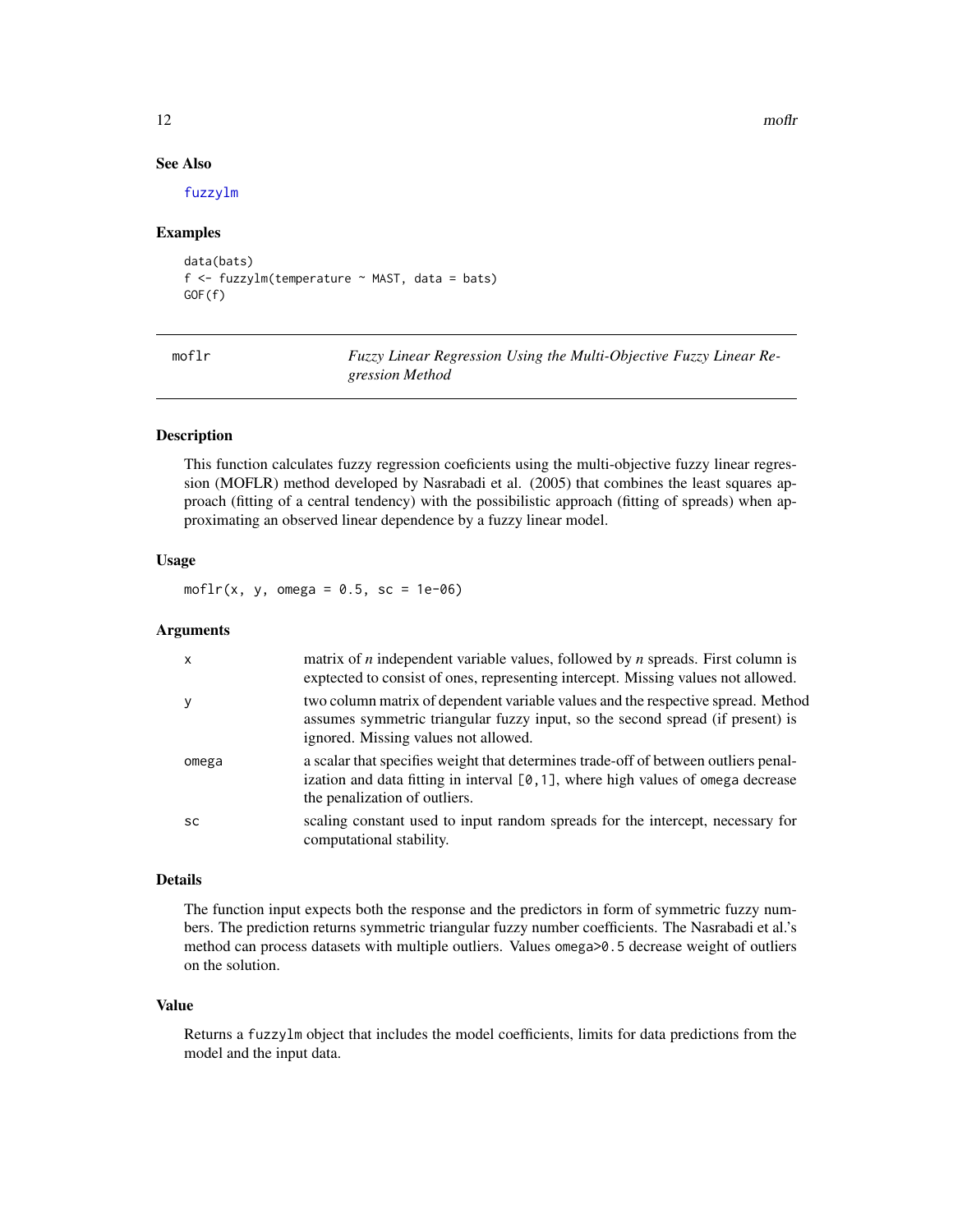<span id="page-12-0"></span>oplr the contract of the contract of the contract of the contract of the contract of the contract of the contract of the contract of the contract of the contract of the contract of the contract of the contract of the contr

#### Note

Preferred use is through the [fuzzylm](#page-8-1) wrapper function with argument method = "moflr".

#### References

Nasrabadi, M. M., Nasrabadi, E. and Nasrabady, A. R. (2005) Fuzzy linear regression analysis: a multi-objective programming approach. *Applied Mathematics and Computation* 163: 245-251.

#### See Also

[fuzzylm](#page-8-1)

#### Examples

```
data(fuzzydat)
fuzzylm(y~x, fuzzydat$nas, "moflr", "xl", , "yl")
```
<span id="page-12-1"></span>

| ٠ |  | × |
|---|--|---|

oplr *Fuzzy Linear Regression Using the Possibilistic Linear Regression with Omission Method*

#### Description

The function calculates fuzzy regression coeficients using the possibilistic linear regression with an outlier omission approach method (OPLR) developed by Hung and Yang (2006) that combines the least squares approach (fitting of a central tendency) with the possibilistic approach (fitting of spreads) when approximating an observed linear dependence by a fuzzy linear model.

#### Usage

 $oplr(x, y, h = 0)$ 

#### Arguments

| $\mathsf{x}$ | matrix with the independent variables observations. The first column is related<br>to the intercept, so it consists of ones. Missing values not allowed.                                                       |
|--------------|----------------------------------------------------------------------------------------------------------------------------------------------------------------------------------------------------------------|
| y            | two column matrix of the dependent variable values and the respective spread.<br>Method assumes symmetric triangular fuzzy input, so the second spread (if<br>present) is ignored. Missing values not allowed. |
| h            | a scalar value in interval $[0, 1]$ , specifying the h-level.                                                                                                                                                  |

#### Details

The function input expects symmetric fuzzy response and crisp predictors. The prediction returns symmetric triangular fuzzy number coefficients. The OPLR method can detect one outlier in the data that is farther than  $1.5 \times IQR$  from either quartile.

The h-level is a degree of fitting chosen by the decision maker.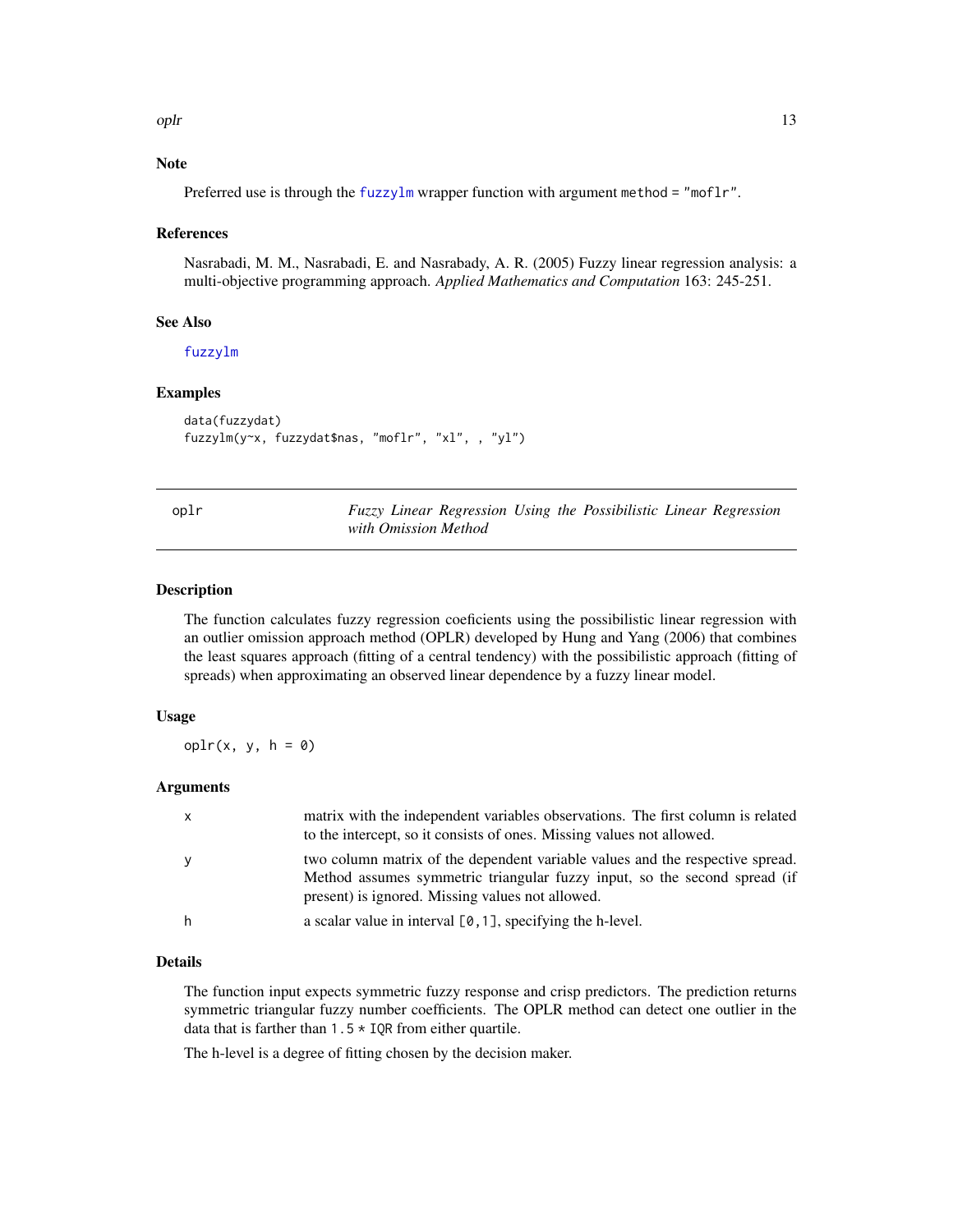#### <span id="page-13-0"></span>Value

Returns a fuzzylm object that includes the model coefficients, limits for data predictions from the model and the input data.

#### Note

Preferred use is through the [fuzzylm](#page-8-1) wrapper function with argument method = "oplr".

#### References

Hung, W.-L. and Yang, M.-S. (2006) An omission approach for detecting outliers in fuzzy regression models. *Fuzzy Sets and Systems* 157: 3109-3122.

#### See Also

#### [fuzzylm](#page-8-1)

#### Examples

```
data(fuzzydat)
fuzzylm(y ~ x, fuzzydat$hun, "oplr", , , "yl")
```
<span id="page-13-1"></span>plot.fuzzylm *Plot Fuzzy Linear Regression*

#### Description

Plots the data and the central tendency with spreads of a fuzzy linear regression. For multiple regression, allows choice of which variable to display. Optionally colors the polygon for the regression.

#### Usage

```
## S3 method for class 'fuzzylm'
plot(
  x,
  y = NULL,choice = 1,
  res = 2,
  col.fuzzy = NA,
  length = 0.05,
  angle = 90.
 main = "method",xlab = NULL,
 ylab = NULL,
  ...
)
```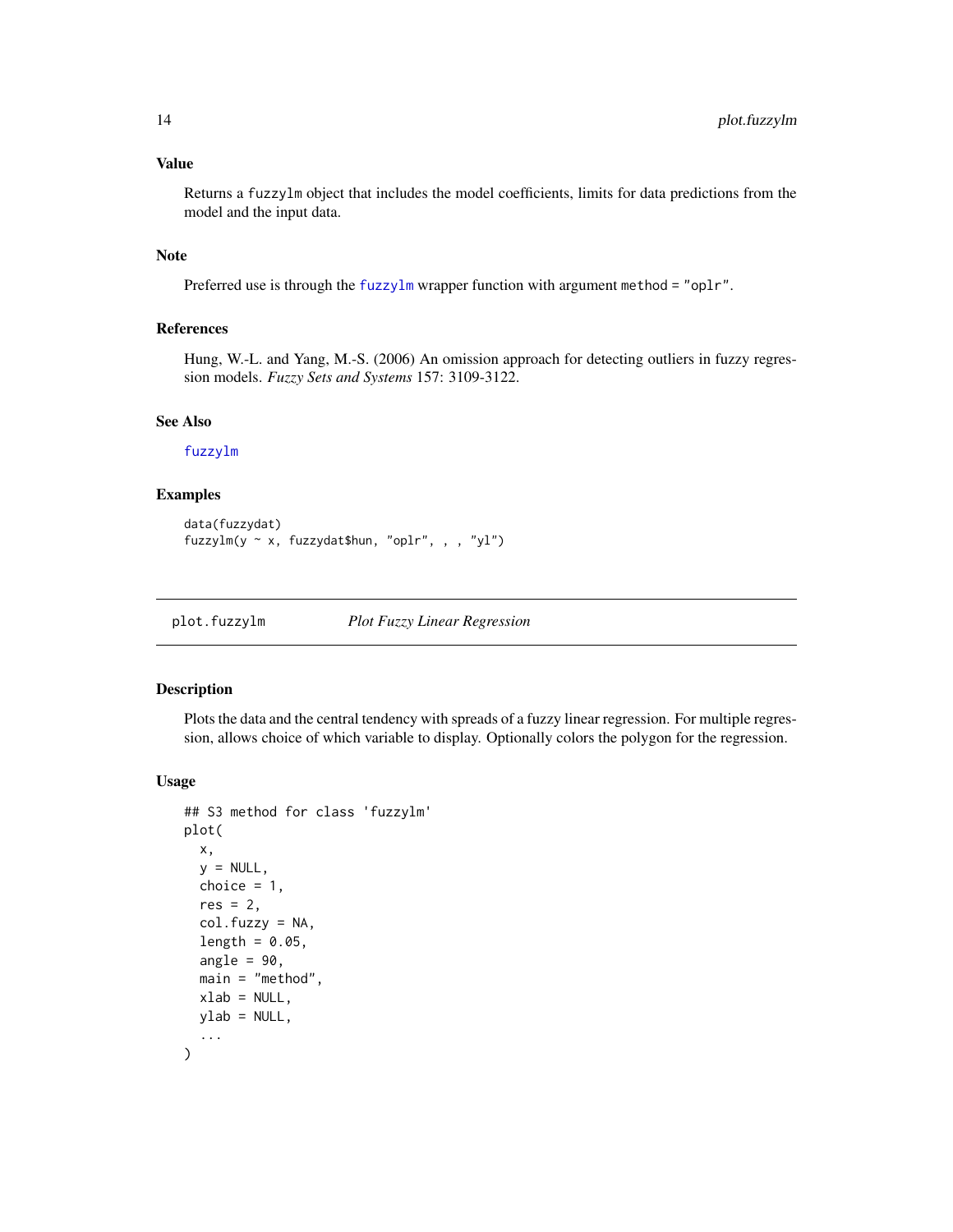<span id="page-14-0"></span>plr the contract of the contract of the contract of the contract of the contract of the contract of the contract of the contract of the contract of the contract of the contract of the contract of the contract of the contra

#### Arguments

| X         | a fuzzylm object.                                                                                                               |
|-----------|---------------------------------------------------------------------------------------------------------------------------------|
| У         | NULL for plotting a fuzzylm object.                                                                                             |
| choice    | an integer or character string specifying which explanatory variable to plot in a<br>partial fit of a multiple regression.      |
| res       | an integer $\ge$ 2 specifying resolution of shading for the regression plot. Mini-<br>mum resolution for shading the plot is 3. |
| col.fuzzy | color for shading of the regression plot.                                                                                       |
| length    | length of the edges of the arrow head (in inches).                                                                              |
| angle     | angle from the shaft of the arrow to the edge of the arrow head.                                                                |
| main      | a main title for the plot. Default title specifies method used to fit the model.                                                |
| xlab      | a label for the x axis, defaults to a description of x.                                                                         |
| ylab      | a label for the y axis, defaults to a description of y.                                                                         |
| $\ddotsc$ | additional graphical parameters.                                                                                                |

### Details

Silently plots the data. Fuzzy numbers are plotted with points for the central value and arrows specifying spreads.

In case the x object contains a multiple fuzzy regression, the function plots a partial fit for one explanatory variable.

#### Value

No return value, called for side effects.

#### Examples

```
data(fuzzydat)
f = fuzzylm(y \sim x, fuzzydat$lee)plot(f)
plot(f, res = 20, col.fuzzy = "red")
```
<span id="page-14-1"></span>

| plr |        |  |  | Fuzzy Linear Regression Using the Possibilistic Linear Regression |  |
|-----|--------|--|--|-------------------------------------------------------------------|--|
|     | Method |  |  |                                                                   |  |

#### Description

The function calculates fuzzy regression coeficients using the possibilistic linear regression method (PLR) developed by Tanaka et al. (1989). Specifically, the min problem is implemented in this function.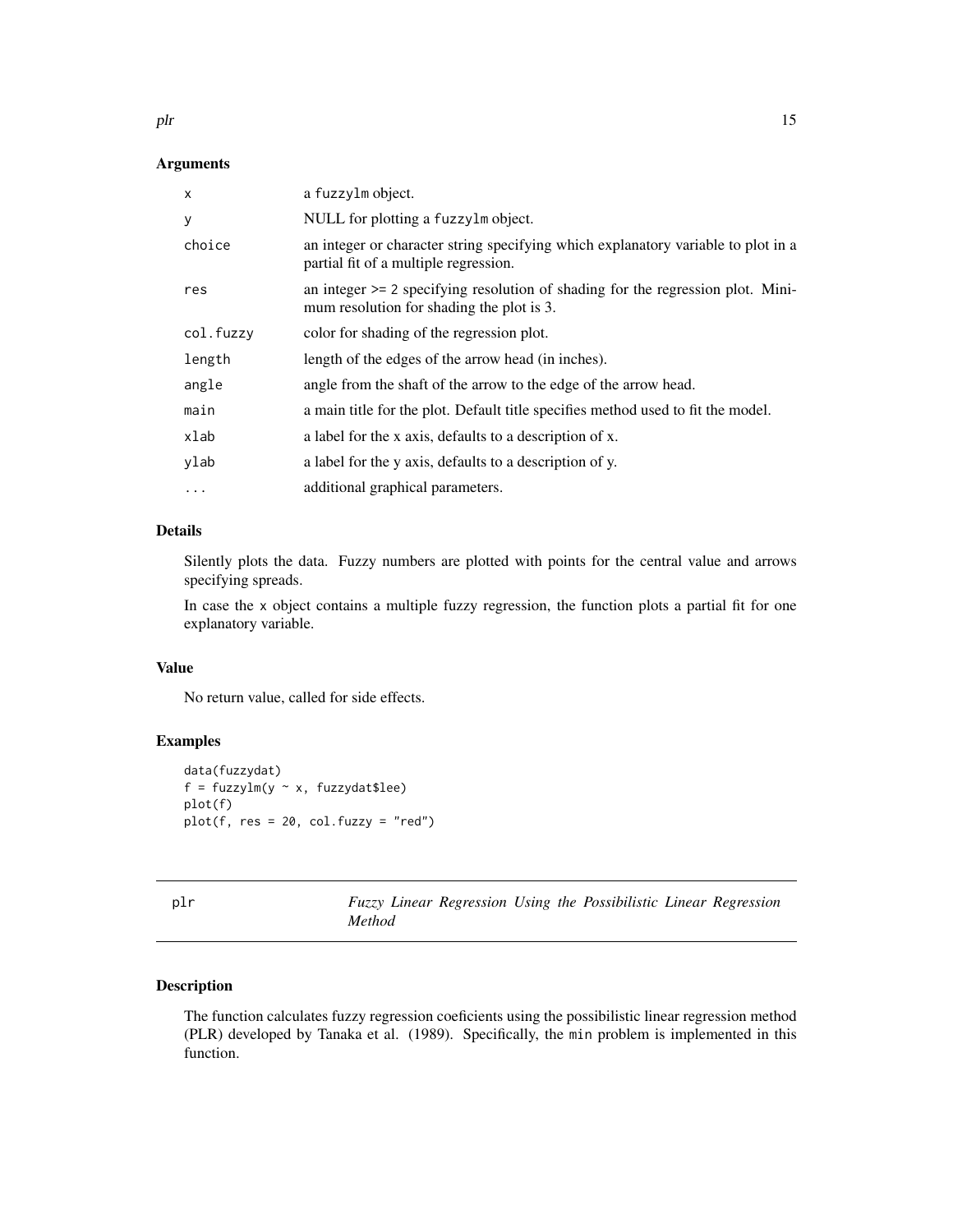#### <span id="page-15-0"></span>Usage

 $plr(x, y, h = 0)$ 

#### Arguments

| $\mathsf{x}$ | matrix of $n$ independent variable observations. The first column is related to the<br>intercept, so it consists of ones. Missing values not allowed.                                                      |
|--------------|------------------------------------------------------------------------------------------------------------------------------------------------------------------------------------------------------------|
| y            | two column matrix of dependent variable values and the respective spread. Method<br>assumes symmetric triangular fuzzy input, so the second spread (if present) is<br>ignored. Missing values not allowed. |
| h            | a scalar value in interval $[0,1)$ , specifying the h-level, which is the minimum<br>degree of membership for each prediction in the model.                                                                |

#### Details

The function input expects the response in form of a symmetric fuzzy number and the predictors as crisp numbers. The prediction returns symmetric triangular fuzzy number coefficients.

The h-level is a degree of fitting chosen by the decision maker.

#### Value

Returns a fuzzylm object that includes the model coefficients, limits for data predictions from the model and the input data.

#### Note

Preferred use is through the [fuzzylm](#page-8-1) wrapper function with argument method = "plr".

#### References

Tanaka H., Hayashi I. and Watada J. (1989) Possibilistic linear regression analysis for fuzzy data. *European Journal of Operational Research* 40: 389-396.

#### See Also

#### [fuzzylm](#page-8-1)

#### Examples

```
data(fuzzydat)
fuzzylm(y ~ x, fuzzydat$tan, "plr", , , "yl", "yr")
```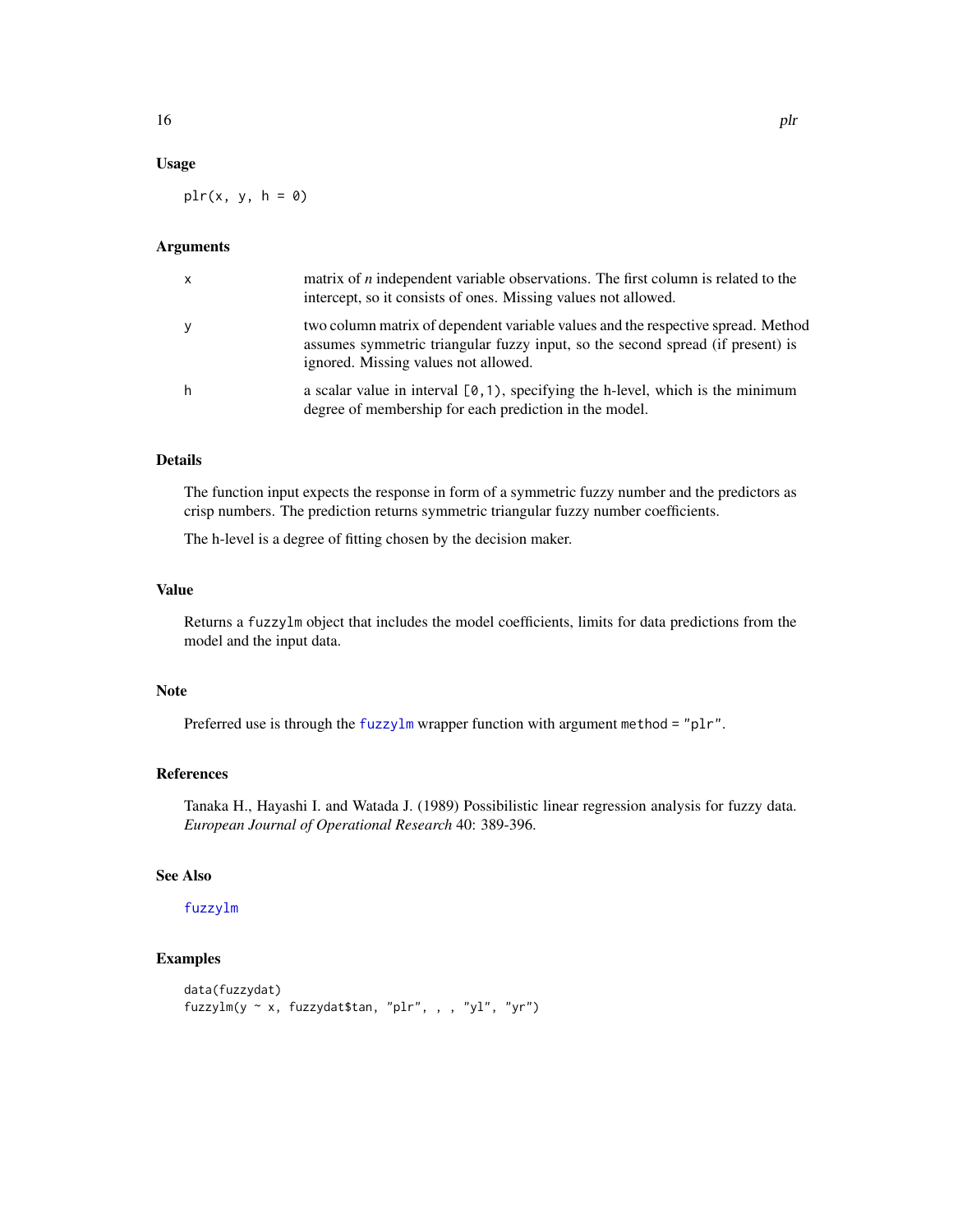<span id="page-16-1"></span><span id="page-16-0"></span>plrls *Fuzzy Linear Regression using the Possibilistic Linear Regression with Least Squares Method*

#### Description

The function calculates fuzzy regression coeficients using the possibilistic linear regression with least squares method developed by Lee and Tanaka (1999) that combines the least squares approach (fitting of a central tendency) with the possibilistic approach (fitting of spreads) when approximating an observed linear dependence by a fuzzy linear model.

#### Usage

 $plrls(x, y, h = 0, k1 = 1, k2 = 1, epsilon = 1e-05)$ 

#### Arguments

| $\mathsf{x}$   | two column matrix with the second column representing independent variable<br>observations. The first column is related to the intercept, so it consists of ones.<br>Missing values not allowed. |
|----------------|--------------------------------------------------------------------------------------------------------------------------------------------------------------------------------------------------|
| y              | one column matrix of dependent variable values, missing values not allowed.                                                                                                                      |
| h              | a scalar value in interval $[0, 1]$ , specifying the h-level, which is the minimum<br>degree of membership for each prediction in the model.                                                     |
| k <sub>1</sub> | weight coefficient for the centeral tendency.                                                                                                                                                    |
| k <sub>2</sub> | weight coefficient for the spreads.                                                                                                                                                              |
| epsilon        | small positive number that supports search for the optimal solution.                                                                                                                             |

#### Details

The function input expects crisp numbers of both the explanatory and response variables, and the prediction returns non-symmetric triangular fuzzy number coefficients.

The h-level is a degree of fitting chosen by the decision maker.

#### Value

Returns a fuzzylm object that includes the model coefficients, limits for data predictions from the model and the input data.

#### Note

Preferred use is through the [fuzzylm](#page-8-1) wrapper function with argument method = "plrls".

#### References

Lee, H. and Tanaka, H. (1999) Fuzzy approximations with non-symmetric fuzzy parameters in fuzzy regression analysis. *Journal of the Operations Research Society Japan* 42: 98-112.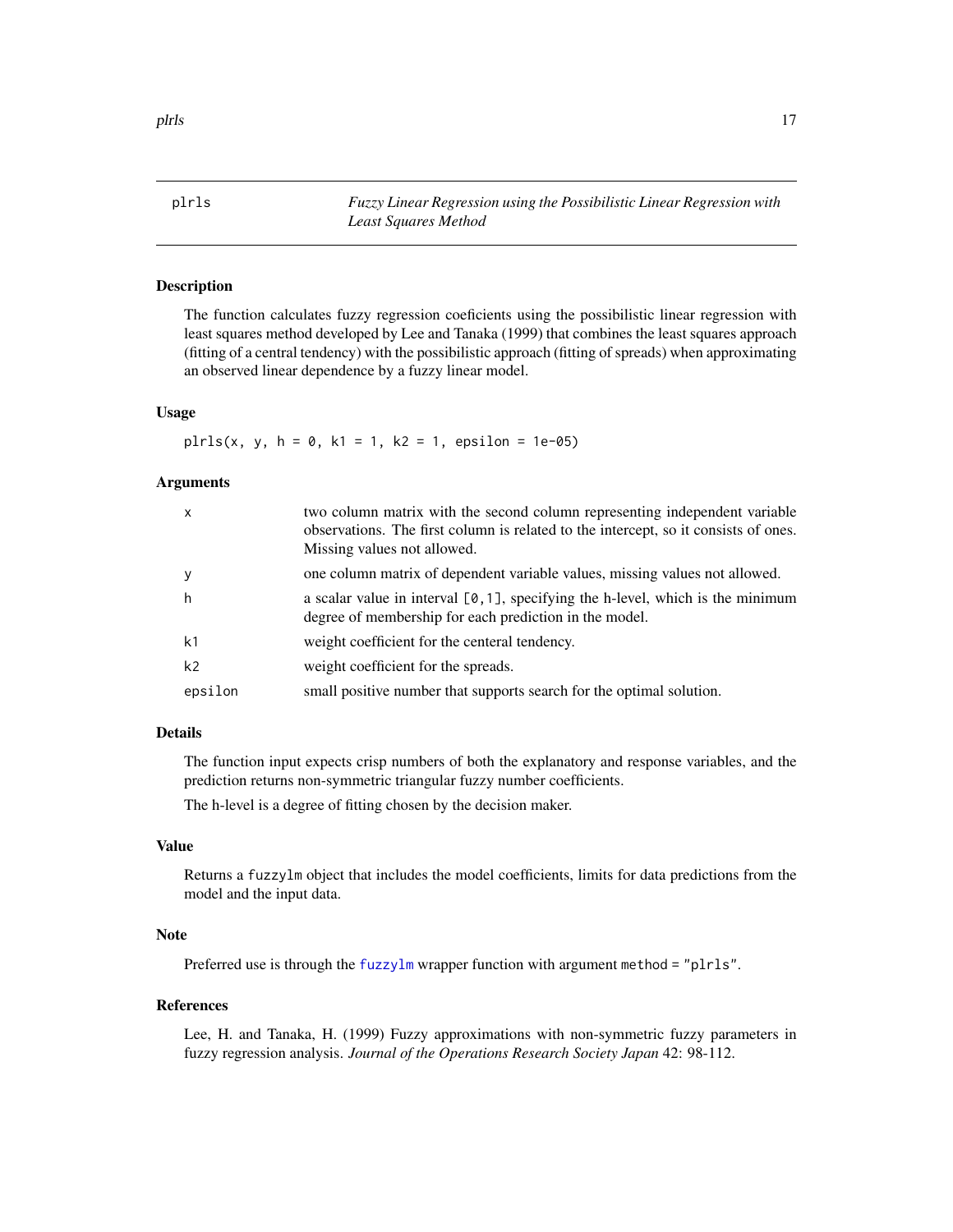#### See Also

[fuzzylm](#page-8-1)

#### Examples

```
x \le matrix(c(rep(1, 15), rep(1:3, each = 5)), ncol = 2)
y \le - matrix(c(rnorm(5, 1), rnorm(5, 2), rnorm(5, 3)), ncol = 1)
pirls(x = x, y = y)
```
<span id="page-17-1"></span>predict.fuzzylm *Predict Method for Fuzzy Linear Regression*

#### Description

Predicts the central tendency and spreads from a fuzzy linear regression model.

#### Usage

```
## S3 method for class 'fuzzylm'
predict(object, newdata, ...)
```
#### Arguments

| object                  | a fuzzylm object.                                                                                                       |  |
|-------------------------|-------------------------------------------------------------------------------------------------------------------------|--|
| newdata                 | an optional data frame in which to look for variables with which to predict. If<br>omitted, the fitted values are used. |  |
| $\cdot$ $\cdot$ $\cdot$ | further arguments passed to or from other methods.                                                                      |  |

#### Value

fuzzylm object with newdata replacing the slot x and predictions in triangular fuzzy number format representing the central values and left and right spreads replacing the slot y.

#### Examples

```
data(fuzzydat)
f \leftarrow \text{fuzzylm}(y \sim x, \text{ data = fuzzydata})predict(f)
```
<span id="page-17-0"></span>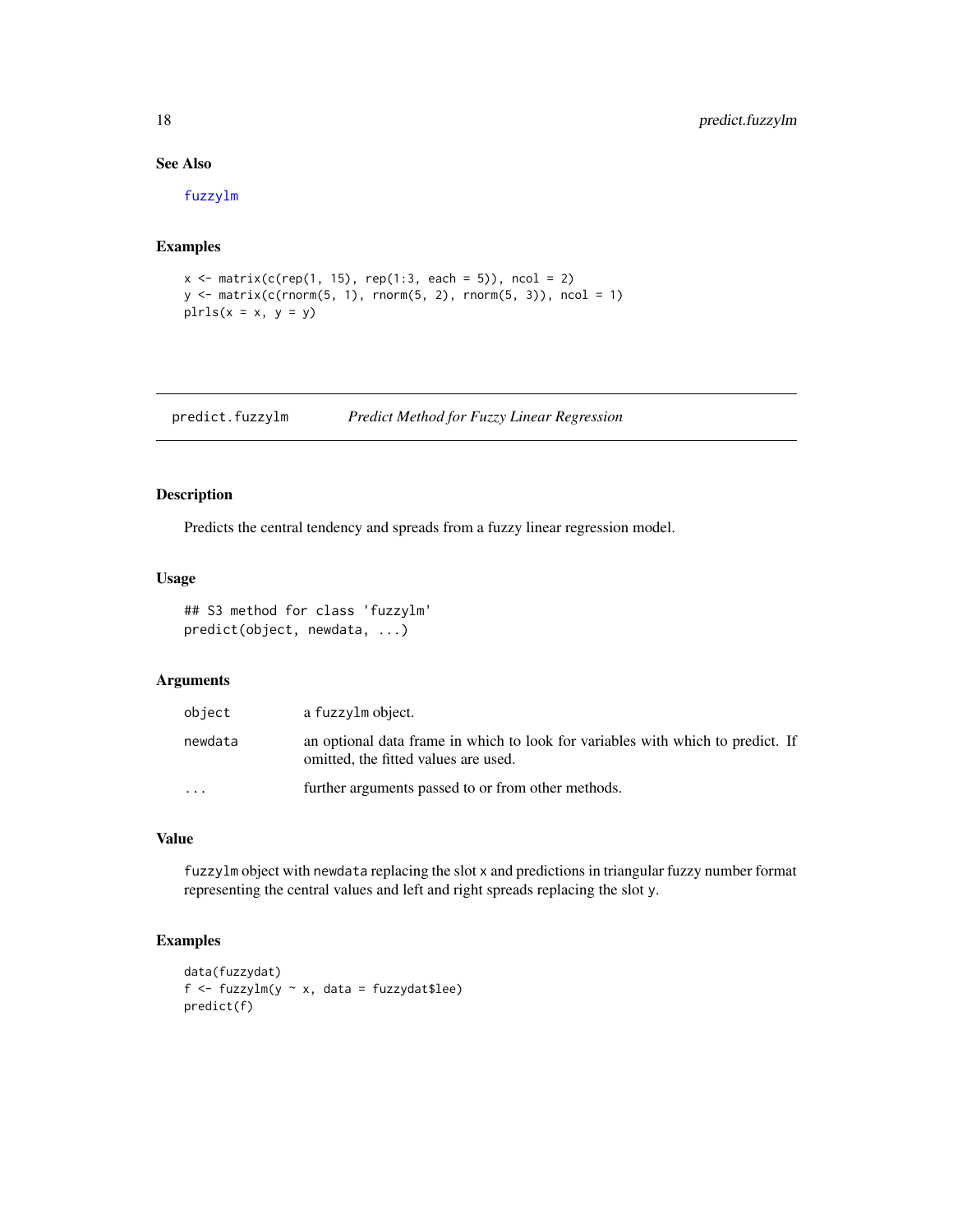<span id="page-18-0"></span>

#### Description

Prints the call and coefficients from the fuzzylm object.

#### Usage

```
## S3 method for class 'fuzzylm'
print(x, \ldots)
```
#### Arguments

|          | a fuzzylm object.                                  |
|----------|----------------------------------------------------|
| $\cdots$ | further arguments passed to or from other methods. |

#### Value

No return value, called for side effects.

#### Examples

```
x \leq -rep(1:3, each = 5)y \leq c(\text{rnorm}(5, 1), \text{rnorm}(5, 2), \text{rnorm}(5, 3))dat \leq data.frame(x = x, y = y)
f \leftarrow \text{fuzzylm}(y \sim x, \text{dat})f
```
print.summary.fuzzylm *Prints Fuzzy Linear Regression Summary*

#### Description

Prints the models for the central tendency and spreads from the fuzzylm object.

#### Usage

```
## S3 method for class 'summary.fuzzylm'
print(x, \ldots)
```
#### Arguments

|                   | a summary of a fuzzylm object.                     |
|-------------------|----------------------------------------------------|
| $\cdot\cdot\cdot$ | further arguments passed to or from other methods. |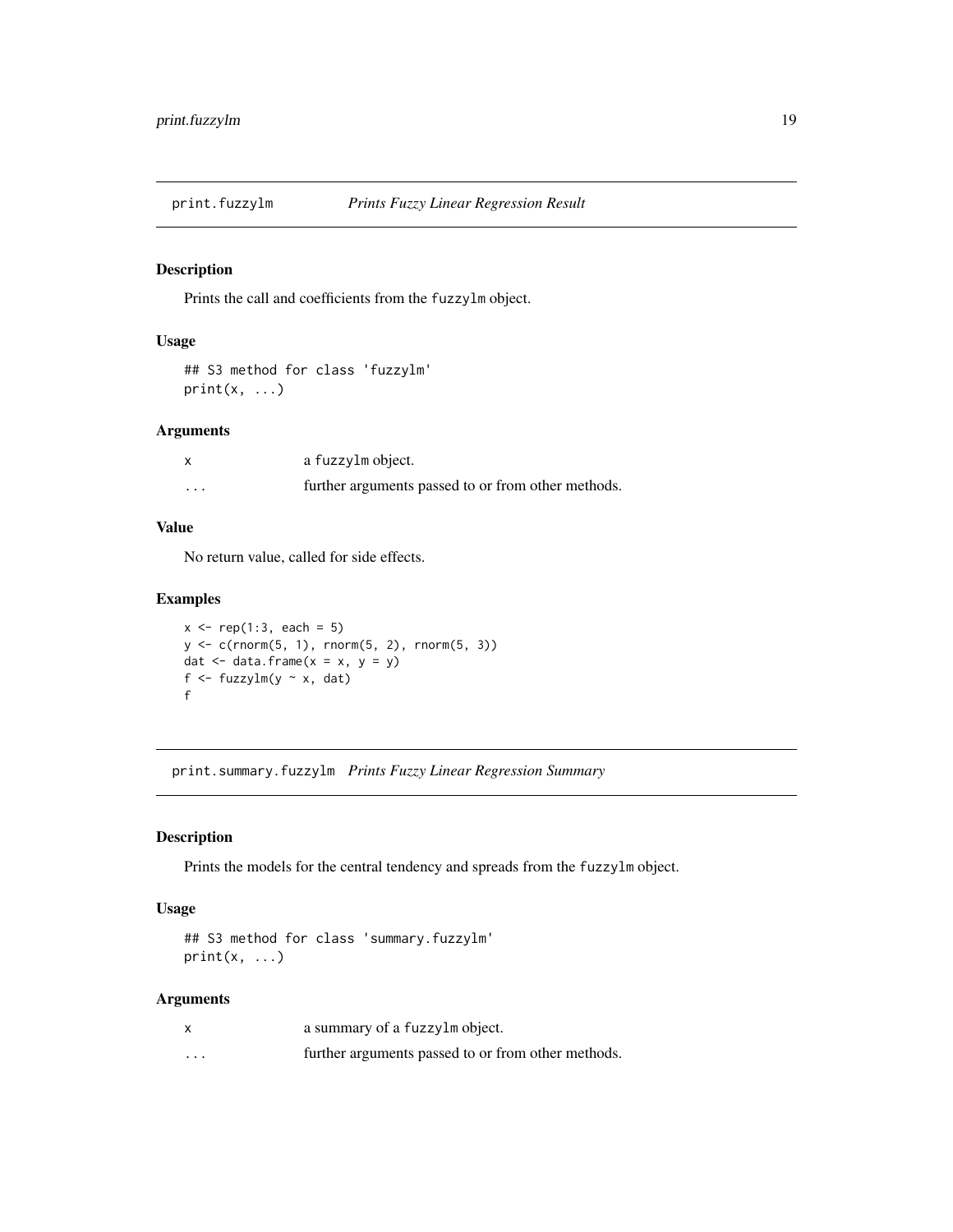### Value

No return value, called for side effects.

#### Examples

```
x \leq -rep(1:3, each = 5)y <- c(rnorm(5, 1), rnorm(5, 2), rnorm(5, 3))
dat \leq data.frame(x = x, y = y)
f <- fuzzylm(y \sim x, dat)
sum.f \leq summary(f)
sum.f
```
prodFuzzy *Product of Two Triangular Fuzzy Numbers*

#### Description

Calculates product of two triangular fuzzy numbers defined as a central value, left and right spread.

#### Usage

prodFuzzy(x, y)

#### Arguments

| a numeric vector of length three, specifying a triangular fuzzy number as its<br>central value, left and right spread. |
|------------------------------------------------------------------------------------------------------------------------|
| a numeric vector of length three, specifying a triangular fuzzy number as its<br>central value, left and right spread. |

#### Value

Returns a numeric vector, representing a triangular fuzzy number.

#### Examples

 $x \leq -c(1, 0.2, 0.2)$  $y \leftarrow c(2, 0.2, 0.2)$  $prodFuzzy(x = x, y = y)$ 

<span id="page-19-0"></span>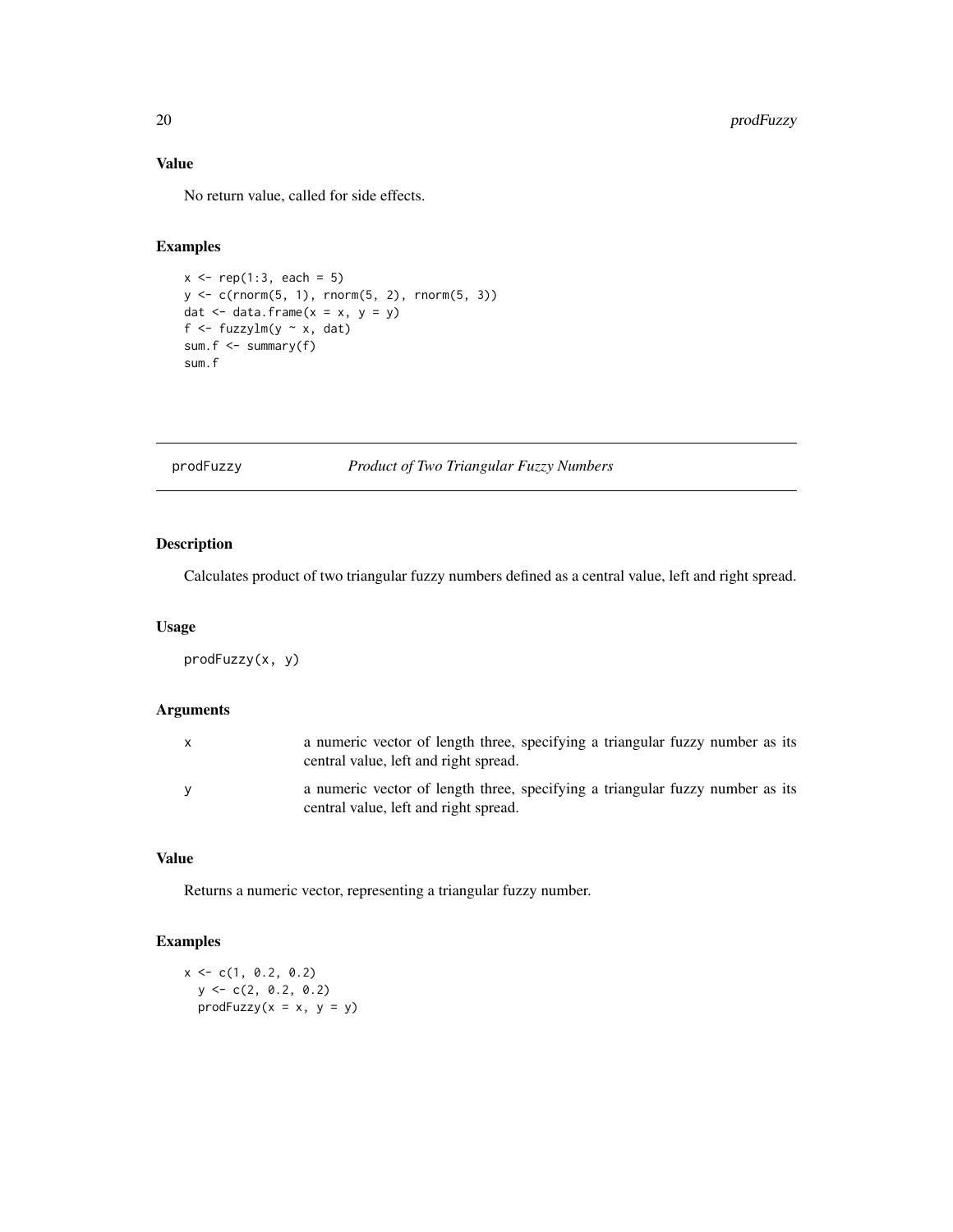<span id="page-20-0"></span>

#### Description

Calculates product of a real number scalar and a triangular fuzzy number defined as a central value, left and right spread.

#### Usage

prodSfuzzy(x, y)

#### Arguments

| numeric vector of length one.                                                                                          |
|------------------------------------------------------------------------------------------------------------------------|
| a numeric vector of length three, specifying a triangular fuzzy number as its<br>central value, left and right spread. |

#### Details

Note that if  $x < 0$  the left and right spread will be reversed.

#### Value

Returns a numeric vector, representing a triangular fuzzy number.

#### Examples

```
x \le -2y \leftarrow c(2, 0.2, 0.2)prodSfuzzy(x = x, y = y)x \le -2prodSfuzzy(x = x, y = y)
```
sumFuzzy *Sum of Two Triangular Fuzzy Numbers*

#### Description

Calculates a sum of two triangular fuzzy numbers defined as a central value, left and right spread.

#### Usage

sumFuzzy(x, y)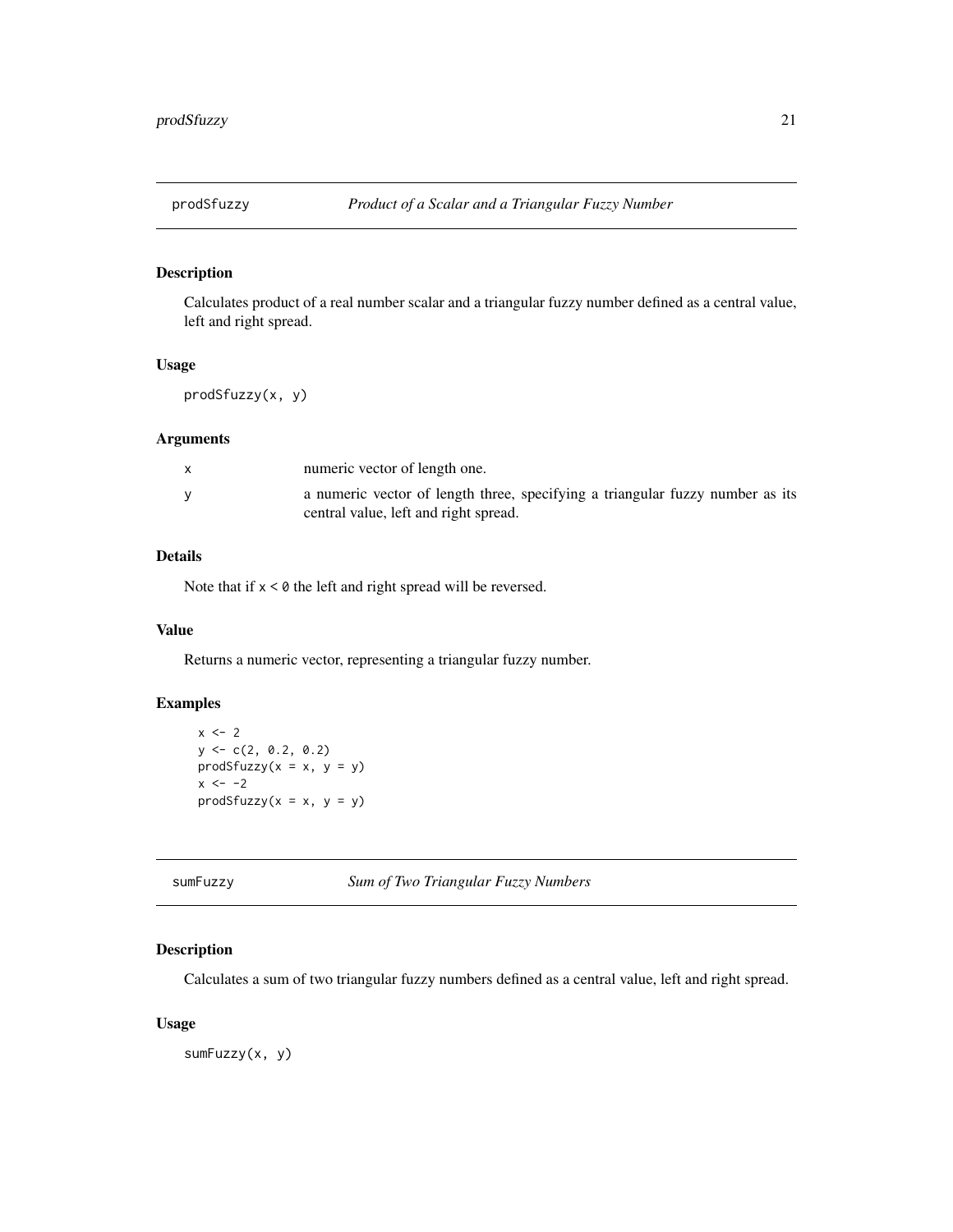#### <span id="page-21-0"></span>Arguments

| $\mathsf{x}$ | a numeric vector of length three, specifying a triangular fuzzy number as its<br>central value, left and right spread. |
|--------------|------------------------------------------------------------------------------------------------------------------------|
| <b>V</b>     | a numeric vector of length three, specifying a triangular fuzzy number as its<br>central value, left and right spread. |

#### Value

Returns a numeric vector, representing a triangular fuzzy number.

#### Examples

 $x \leq c(1, 0.1, 0.2)$  $y \leftarrow c(2, 0.2, 0.2)$ sumFuzzy( $x = x$ ,  $y = y$ )

<span id="page-21-1"></span>summary.fuzzylm *Summarizes Fuzzy Linear Regression*

#### Description

Calculates the summary from the fuzzylm object.

#### Usage

## S3 method for class 'fuzzylm' summary(object, ...)

#### Arguments

| object   | a fuzzylm object.                                       |
|----------|---------------------------------------------------------|
| $\cdots$ | additional parameters passed to and from other methods. |

#### Value

Returns a list with models for the central tendency and spreads from the fuzzy linear regression, total error of fit of the model and a goodness-of-fit measure.

#### See Also

[TEF](#page-22-1), [GOF](#page-10-1)

#### Examples

```
data(fuzzydat)
f <- fuzzylm(y ~ x, fuzzydat$lee)
sum.f <- summary(f)
sum.f
```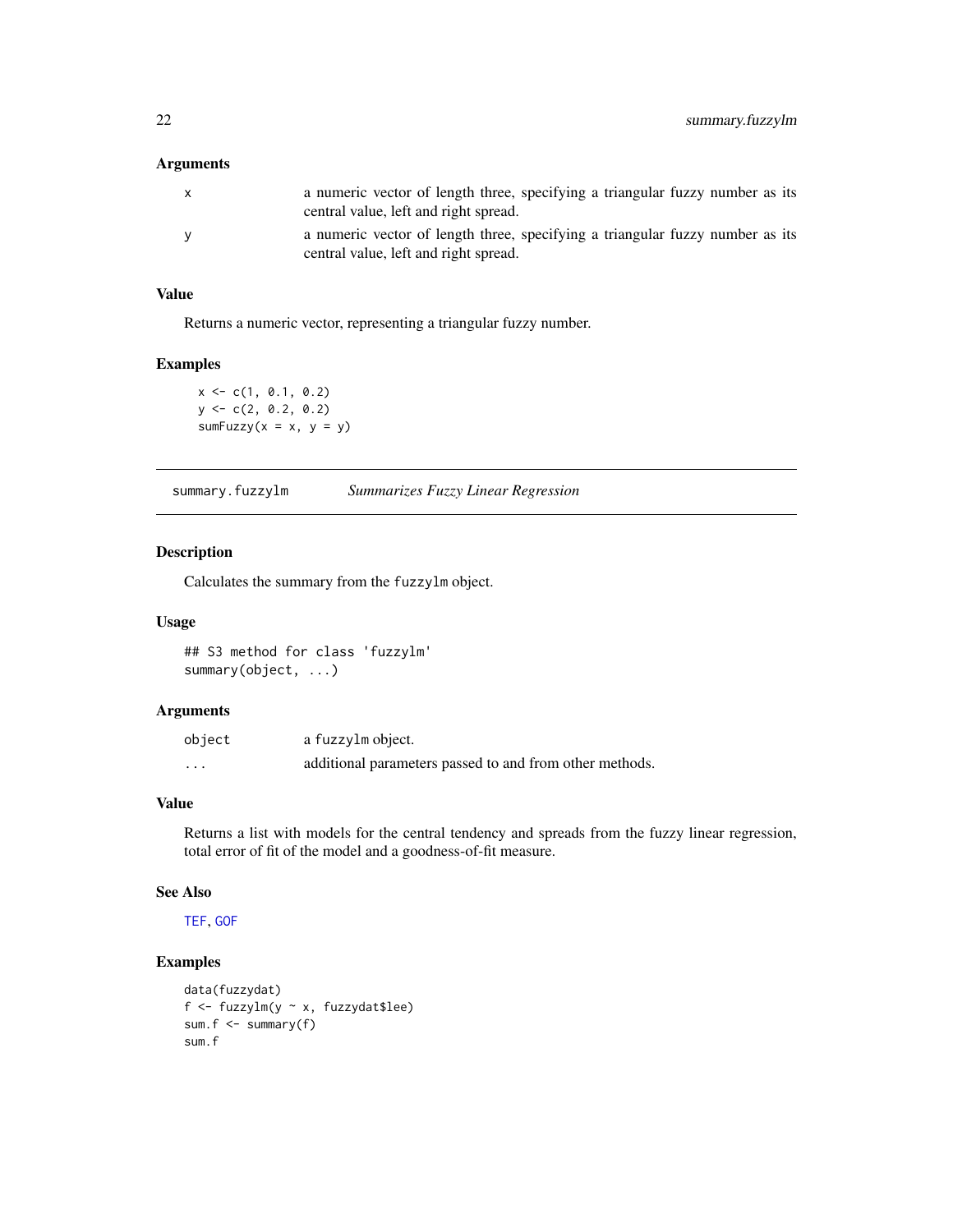#### Description

Calculates total error of fit of a fuzzy regression model based on the concept of difference in membership functions of triangular fuzzy numbers between the estimated and observed fuzzy dependent variables.

#### Usage

TEF(object,  $sc = 1e-06$ , ...)

#### Arguments

| object                  | a fuzzylm object.                                                             |
|-------------------------|-------------------------------------------------------------------------------|
| SC.                     | scaling constant used for numerical stability when spreads are equal to zero. |
| $\cdot$ $\cdot$ $\cdot$ | additional arguments passed to the integrate function.                        |

#### Details

Calculates  $\sum E$ , where E is the difference in membership functions between two triangular fuzzy numbers. Here, between the observation and the prediction from a fuzzy regression model fuzzylm.

#### Value

A numeric with sum of pairwise differences between the triangular fuzzy numbers.

#### **Note**

TEF is not suitable for assessing fuzzy linear regression models that were fitted from crisp input data. Such data will result in division by zero. The scaling constant sc numerically allows the calculation to proceed, but it is not advisable. Use [GOF](#page-10-1) instead.

#### References

Kim B. and Bishu R. R. (1998) Evaluation of fuzzy linear regression models by comparing membership functions. *Fuzzy Sets and Systems* 100: 343-352.

#### See Also

[fuzzylm](#page-8-1), [GOF](#page-10-1)

#### Examples

```
data(fuzzydat)
f <- fuzzylm(y ~ x, fuzzydat$lee)
TEF(f)
```
#### <span id="page-22-1"></span><span id="page-22-0"></span>TEF *Total Error of Fit of Fuzzy Regression Model*